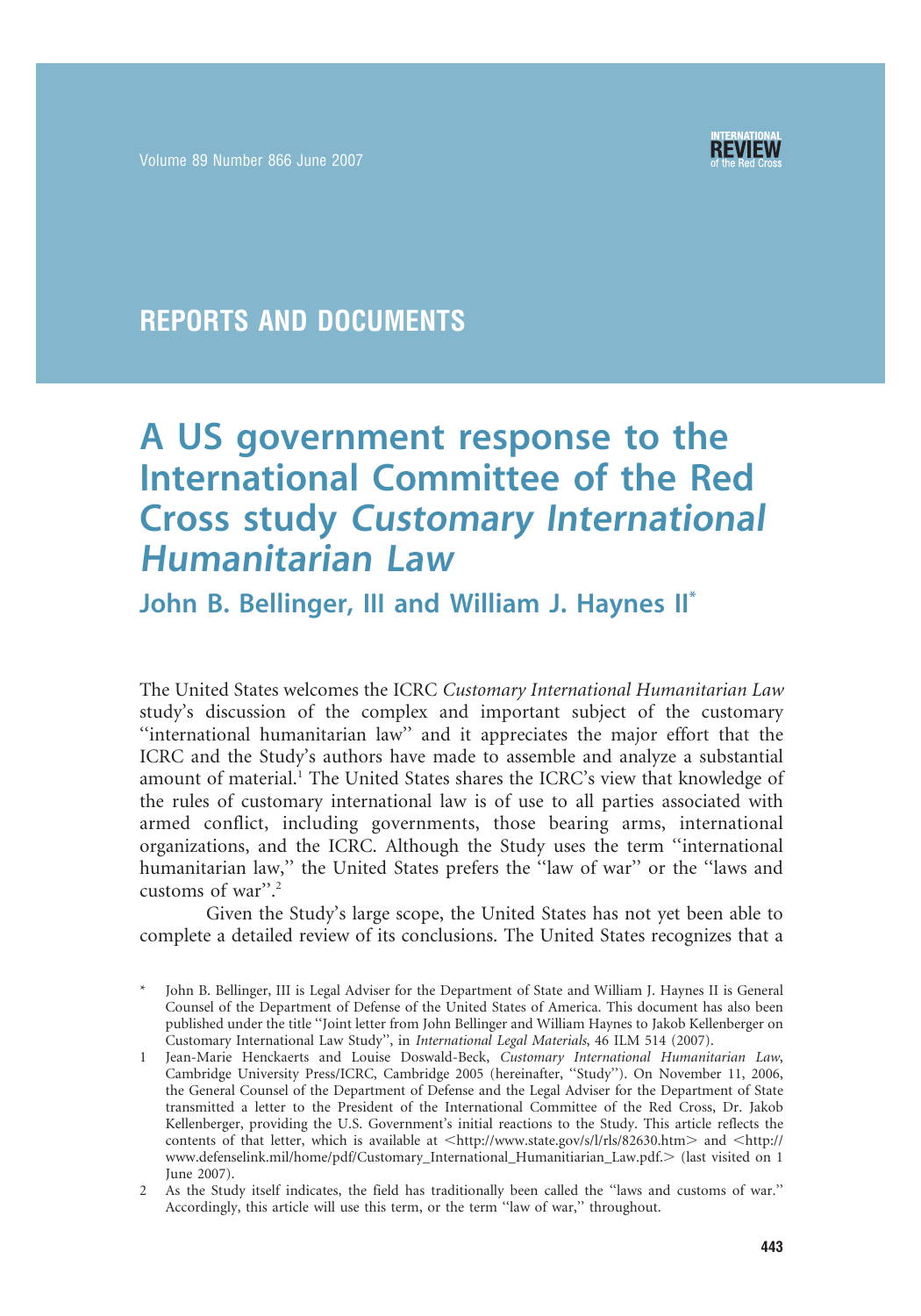significant number of the rules set forth in the Study are applicable in international armed conflict because they have achieved universal status, either as a matter of treaty law or – as with many provisions derived from the Hague Regulations of 1907 – customary law. Nonetheless, it is important to make clear – both to the ICRC and to the greater international community – that, based upon the U.S. review thus far, the United States is concerned about the methodology used to ascertain rules and about whether the authors have proffered sufficient facts and evidence to support those rules. Accordingly, the United States is not in a position to accept without further analysis the Study's conclusions that particular rules related to the laws and customs of war in fact reflect customary international law.

The United States will continue its review and expects to provide additional comments or otherwise make its views known in due course. In the meantime, this Article outlines some basic methodological concerns and, by examining a few of the rules set forth in the Study, illustrates how these flaws call into question some of the Study's conclusions.

This is not intended to suggest that each of the U.S. methodological concerns applies to each of the Study's rules, or that the United States disagrees with every single rule contained in the study – particular rules or elements of those rules may well be applicable in the context of some categories of armed conflict. Rather, the United States hopes to underline by its analysis the importance of stating rules of customary international law correctly and precisely, and of supporting conclusions that particular rules apply in international armed conflict, internal armed conflict, or both. For this reason, the specific analysis in Part III of four rules is in certain respects quite technical in its evaluation of both the proffered rule and the evidence that the Study uses to support the rule.

#### Methodological Concerns

There is general agreement that customary international law develops from a general and consistent practice of States followed by them out of a sense of legal obligation, or opinio juris. Although it is appropriate for commentators to advance their views concerning particular areas of customary international law, it is ultimately the methodology and the underlying evidence on which commentators rely – which must in all events relate to State practice – that must be assessed in evaluating their conclusions.

#### State practice

Although the Study's introduction describes what is generally an appropriate approach to assessing State practice, the Study frequently fails to apply this approach in a rigorous way.

• First, for many rules proffered as rising to the level of customary international law, the State practice cited is insufficiently dense to meet the ''extensive and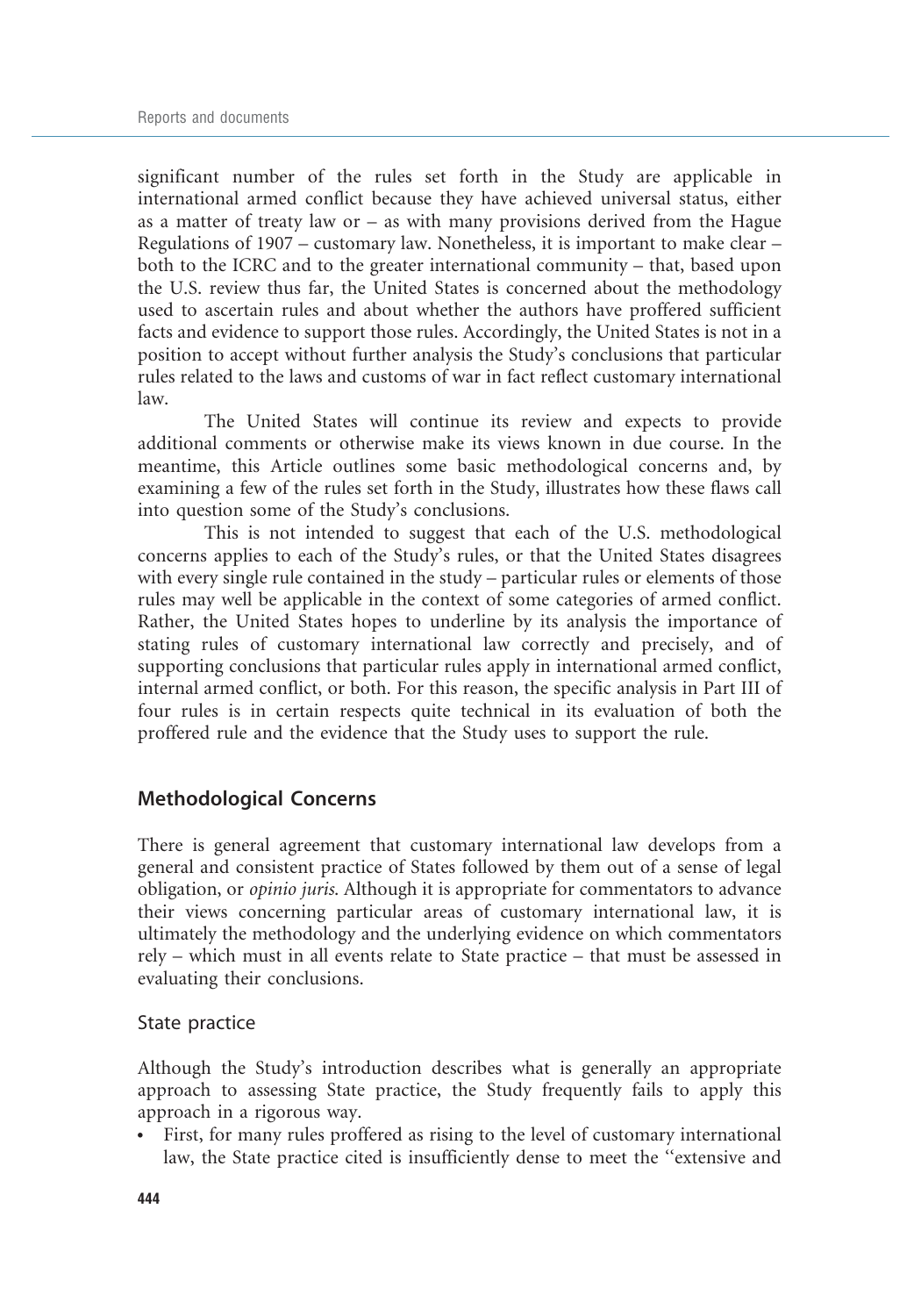

virtually uniform'' standard generally required to demonstrate the existence of a customary rule.

- Second, the United States is troubled by the type of practice on which the Study has, in too many places, relied. The initial U.S. review of the State practice volumes suggests that the Study places too much emphasis on written materials, such as military manuals and other guidelines published by States, as opposed to actual operational practice by States during armed conflict. Although manuals may provide important indications of State behavior and opinio juris, they cannot be a replacement for a meaningful assessment of operational State practice in connection with actual military operations. The United States also is troubled by the extent to which the Study relies on nonbinding resolutions of the General Assembly, given that States may lend their support to a particular resolution, or determine not to break consensus in regard to such a resolution, for reasons having nothing to do with a belief that the propositions in it reflect customary international law.
- Third, the Study gives undue weight to statements by non-governmental organizations and the ICRC itself, when those statements do not reflect whether a particular rule constitutes customary international law accepted by States.
- Fourth, although the Study acknowledges in principle the significance of negative practice, especially among those States that remain non-parties to relevant treaties,<sup>3</sup> that practice is in important instances given inadequate weight.
- Finally, the Study often fails to pay due regard to the practice of specially affected States.<sup>4</sup> A distinct but related point is that the Study tends to regard as equivalent the practice of States that have relatively little history of participation in armed conflict and the practice of States that have had a
- 3 Study, Vol. I, p. xliv (indicating that contrary practice by States not parties to treaties that contain provisions similar to the rule asserted ''has been considered as important negative evidence'').
- 4 As the Study notes (Vol. I, p. xxxviii), the International Court of Justice has observed that ''an indispensable requirement'' of customary international law is that ''State practice, including that of States whose interests are specially affected, should have been both extensive and virtually uniform in the sense of the provision invoked; (…) and should moreover have occurred in such a way as to show a general recognition that a rule of law or legal obligation is involved.'' North Sea Continental Shelf Cases (Federal Republic of Germany v. Denmark; Federal Republic of Germany v. Netherlands, I.C.J Reports 1969, pp. 4, 43 (emphasis added). In this context, the Study asserts, this principle means that ''[w]ith respect to any rule of international humanitarian law, countries that participated in an armed conflict are ''specially affected'' when their practice examined for a certain rule was relevant to that armed conflict.'' Study, Vol. I, p. xxxix. This rendering dilutes the rule and, furthermore, makes it unduly provisional. Not every State that has participated in an armed conflict is ''specially affected''; such States do generate salient practice, but it is those States that have a distinctive history of participation that merit being regarded as ''specially affected.'' Moreover, those States are not simply ''specially affected'' when their practice has, in fact, been examined and found relevant by the ICRC. Instead, specially affected States generate practice that must be examined in order to reach an informed conclusion regarding the status of a potential rule. As one member of the Study's Steering Committee has written, ''The practice of 'specially affected states" – such as nuclear powers, other major military powers, and occupying and occupied states – which have a track record of statements, practice and policy, remains particularly telling.'' Theodore Meron, ''The continuing role of custom in the formation of international humanitarian law'', American Journal of International Law, Vol. 90, 1996, pp. 238, 249.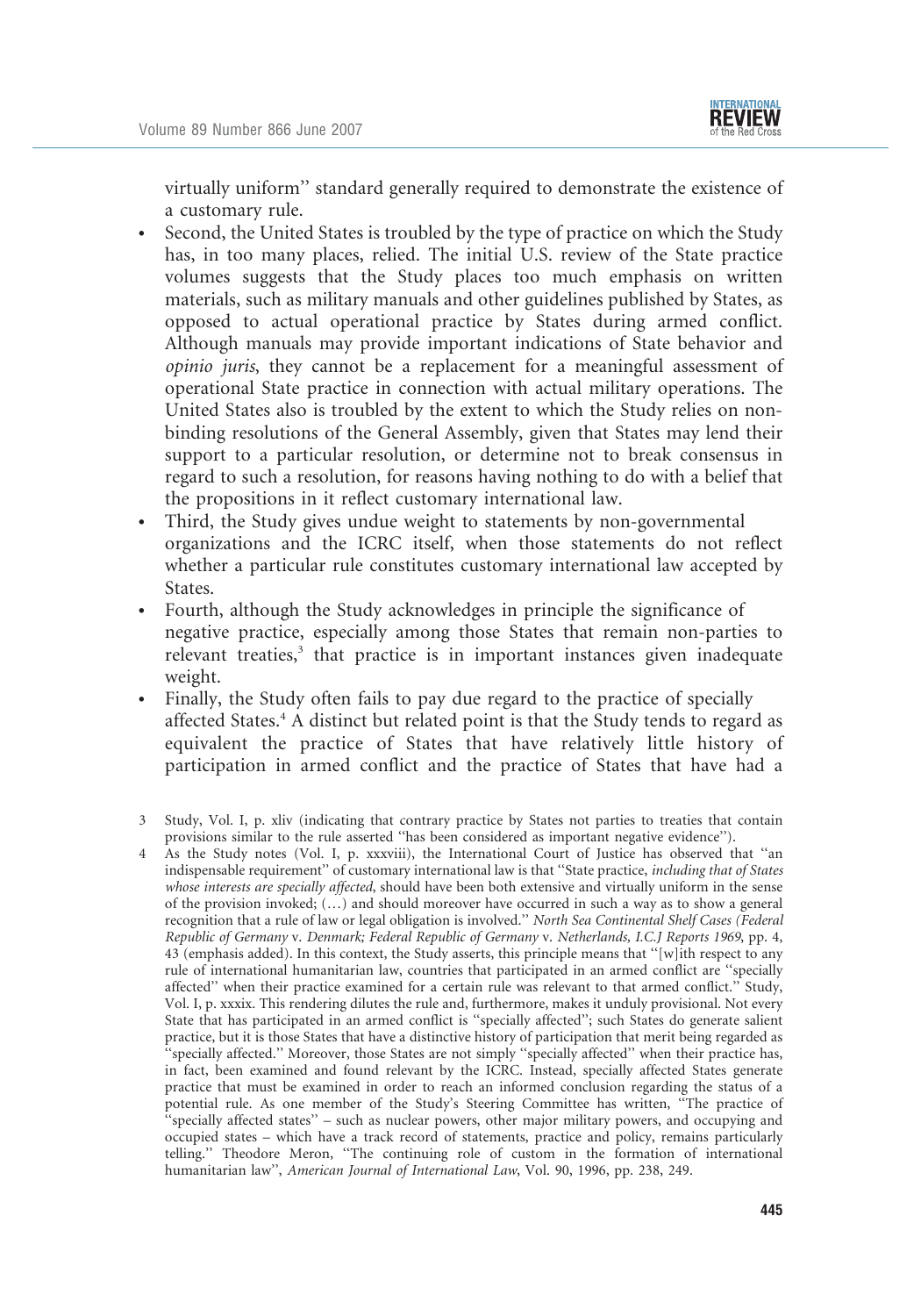greater extent and depth of experience or that have otherwise had significant opportunities to develop a carefully considered military doctrine. The latter category of States, however, has typically contributed a significantly greater quantity and quality of practice.

#### Opinio juris

The United States also has concerns about the Study's approach to the opinio juris requirement. In examining particular rules, the Study tends to merge the practice and opinio juris requirements into a single test. In the Study's own words,

> ''it proved very difficult and largely theoretical to strictly separate elements of practice and legal conviction. More often than not, one and the same act reflects both practice and legal conviction. … When there is sufficiently dense practice, an opinio juris is generally contained within that practice and, as a result, it is not usually necessary to demonstrate separately the existence of an *opinio juris*."<sup>5</sup>

The United States does not believe that this is an appropriate methodological approach. Although the same action may serve as evidence both of State practice and opinio juris, the United States does not agree that opinio juris simply can be inferred from practice. Both elements instead must be assessed separately in order to determine the presence of a norm of customary international law. For example, Additional Protocols I and II to the Geneva Conventions contain far-reaching provisions, but States did not at the time of their adoption believe that all of those instruments' provisions reflected rules that already had crystallized into customary international law; indeed, many provisions were considered ground-breaking and gap-filling at the time. One therefore must be cautious in drawing conclusions as to opinio juris from the practice of States that are parties to conventions, since their actions often are taken pursuant to their treaty obligations, particularly inter se, and not in contemplation of independently binding customary international law norms.<sup>6</sup> Even if one were to accept the merger of these distinct requirements, the Study fails to articulate or apply any test for determining when state practice is ''sufficiently dense'' so as to excuse the failure to substantiate opinio juris, and offers few examples of evidence that might even conceivably satisfy that burden.

The United States is troubled by the Study's heavy reliance on military manuals. The United States does not agree that opinio juris has been established when the evidence of a State's sense of legal obligation consists predominately of military manuals. Rather than indicating a position expressed out of a sense of a customary legal obligation, in the sense pertinent to customary international law, a

<sup>5</sup> Study, Vol. I, p. xl.

<sup>6</sup> Even universal adherence to a treaty does not necessarily mean that the treaty's provisions have become customary international law, since such adherence may have been motivated by the belief that, absent the treaty, no rule applied.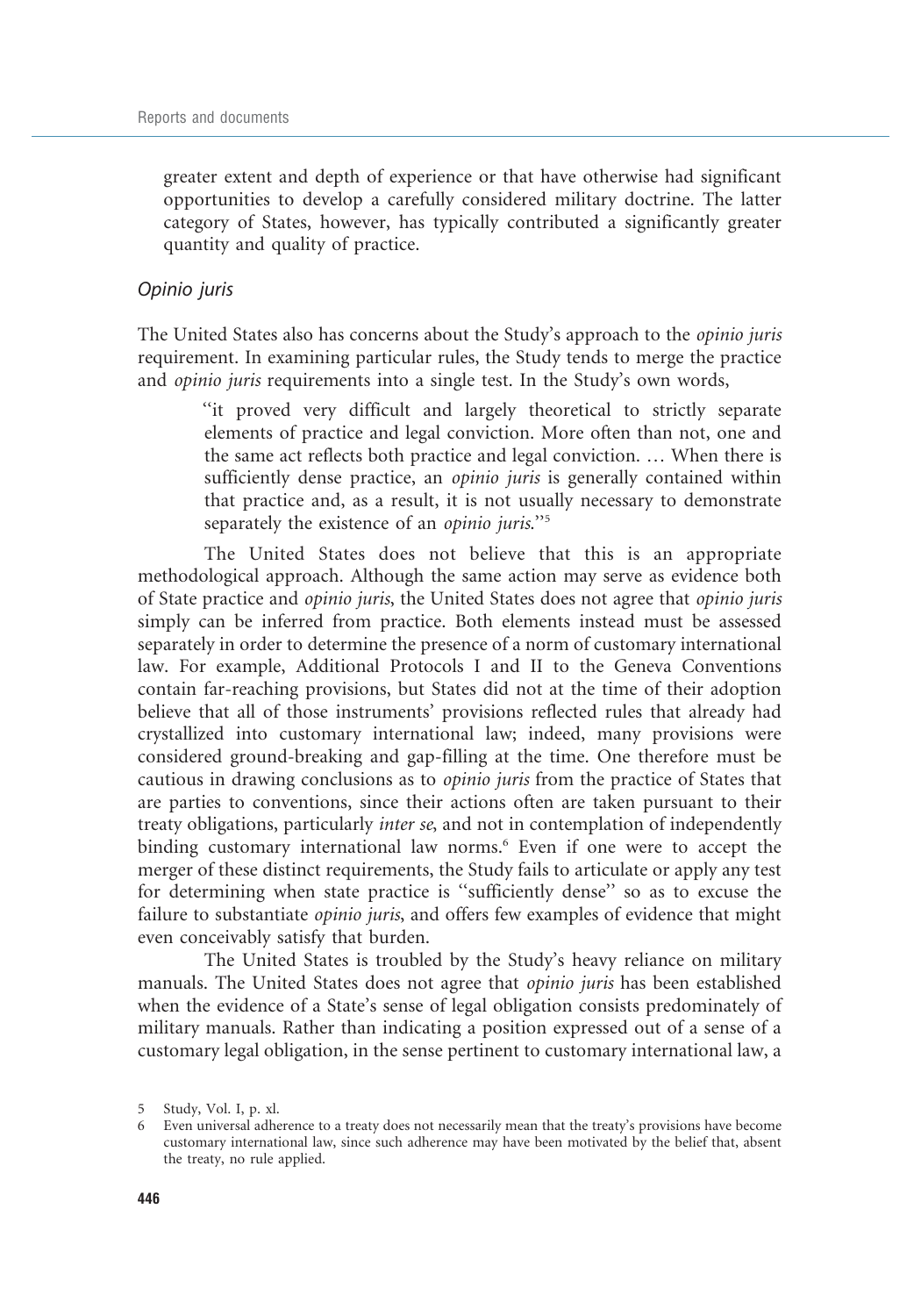

State's military manual often (properly) will recite requirements applicable to that State under treaties to which it is a party. Reliance on provisions of military manuals designed to implement treaty rules provides only weak evidence that those treaty rules apply as a matter of customary international law in non-treaty contexts. Moreover, States often include guidance in their military manuals for policy, rather than legal, reasons. For example, the United States long has stated that it will apply the rules in its manuals whether the conflict is characterized as international or non-international, but this clearly is not intended to indicate that it is bound to do so as a matter of law in non-international conflicts. Finally, the Study often fails to distinguish between military publications prepared informally solely for training or similar purposes and those prepared and approved as official government statements. This is notwithstanding the fact that some of the publications cited contain a disclaimer that they do not necessarily represent the official position of the government in question.

A more rigorous approach to establishing opinio juris is required. It is critical to establish by positive evidence, beyond mere recitations of existing treaty obligations or statements that as easily may reflect policy considerations as legal considerations, that States consider themselves legally obligated to follow the courses of action reflected in the rules. In this regard, the practice volumes generally fall far short of identifying the level of positive evidence of opinio juris that would be necessary to justify concluding that the rules advanced by the Study are part of customary international law and would apply to States even in the absence of a treaty obligation.

#### Formulation of rules

The Study contains several other flaws in the formulation of the rules and the commentary. Perhaps most important, the Study tends to over-simplify rules that are complex and nuanced. Thus, many rules are stated in a way that renders them overbroad or unconditional, even though State practice and treaty language on the issue reflect different, and sometimes substantially narrower, propositions. Although the Study's commentary purports to explain and expand upon the specifics of binding customary international law, it sometimes does so by drawing upon non-binding recommendations in human rights instruments, without commenting on their non-binding nature, to fill perceived gaps in the customary law and to help interpret terms in the law of war. For this reason, the commentary often compounds rather than resolves the difficulties presented by the rules, and it would have been useful for the Study's authors to articulate the weight they intended readers to give the commentary.

#### Implications

By focusing in greater detail on several specific rules, the illustrative comments below show how the Study's methodological flaws undermine the ability of States to rely, without further independent analysis, on the rules the Study proposes.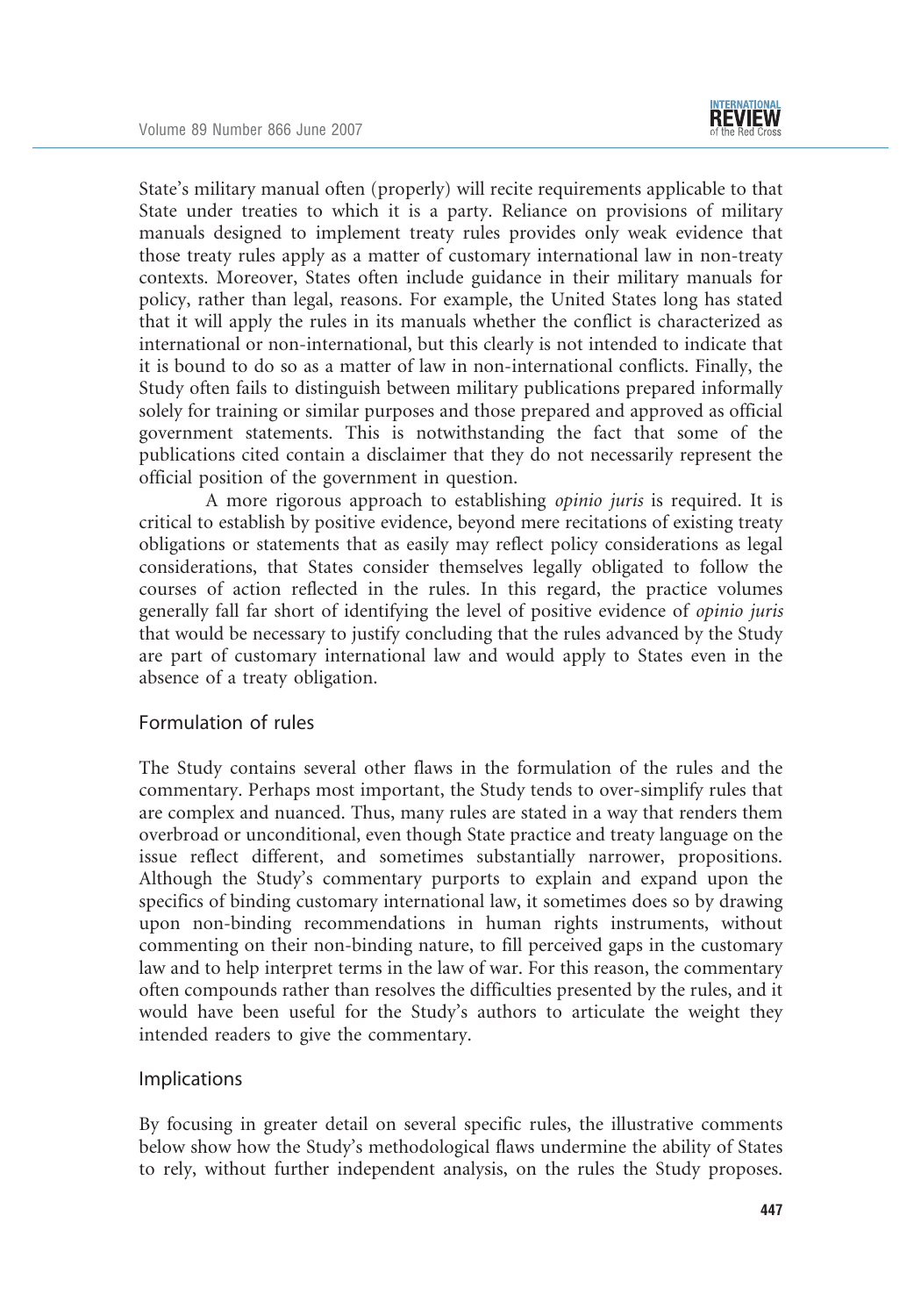These flaws also contribute to two more general errors in the Study that are of particular concern to the United States:

- N First, the assertion that a significant number of rules contained in the Additional Protocols to the Geneva Conventions have achieved the status of customary international law applicable to all States, including with respect to a significant number of States (including the United States and a number of other States that have been involved in armed conflict since the Protocols entered into force) that have declined to become a party to those Protocols; and
- Second, the assertion that certain rules contained in the Geneva Conventions and the Additional Protocols have become binding as a matter of customary international law in internal armed conflict, notwithstanding the fact that there is little evidence in support of those propositions.

# Illustrative Comments on Four Rules in the Study

This Part looks in detail at four rules in the Study, in an effort to illustrate how the United States's methodological concerns about the Study affect the ICRC's conclusions that certain propositions rise to the level of customary international law.

#### Rule 31: ''Humanitarian relief personnel must be respected and protected.''

The United States consistently has supported and facilitated relief efforts in armed conflicts around the world, and is keenly aware of the critical role humanitarian relief personnel play in bringing food, clothing, and shelter to civilians suffering from the impact of such conflicts. It is clearly impermissible intentionally to direct attacks against humanitarian relief personnel as long as such personnel are entitled to the protection given to civilians under the laws and customs of war.

Rule 31, however, sets forth a much broader proposition without sufficient evidence that it reflects customary international law. The Study fails to adduce a depth of operational State practice to support that rule. Had it examined recent practice, moreover, its discussion might have been more sensitive to the role of State consent regarding the presence of such personnel (absent a UN Security Council decision under Chapter VII of the UN Charter) and the loss of protection if such personnel engage in particular acts outside the terms of their mission. The Study summarily dismisses the role of State consent regarding the presence of humanitarian relief personnel but fails to consider whether a number of the oral statements by States and organizations that it cites actually reflected situations in which humanitarian relief personnel obtained consent and were acting consistent with their missions.<sup>7</sup> To be clear, these qualifications do not

<sup>7</sup> Indeed, the authors of the Study may have intended to use the phrase ''humanitarian relief personnel'' as shorthand for "humanitarian relief personnel, when acting as such." However, the rule as written does not say this, even though Rule 33, which is closely related to Rule 31, reflects the fact that the protection for peacekeepers attaches only as long as they are entitled to the protection given civilians under international humanitarian law.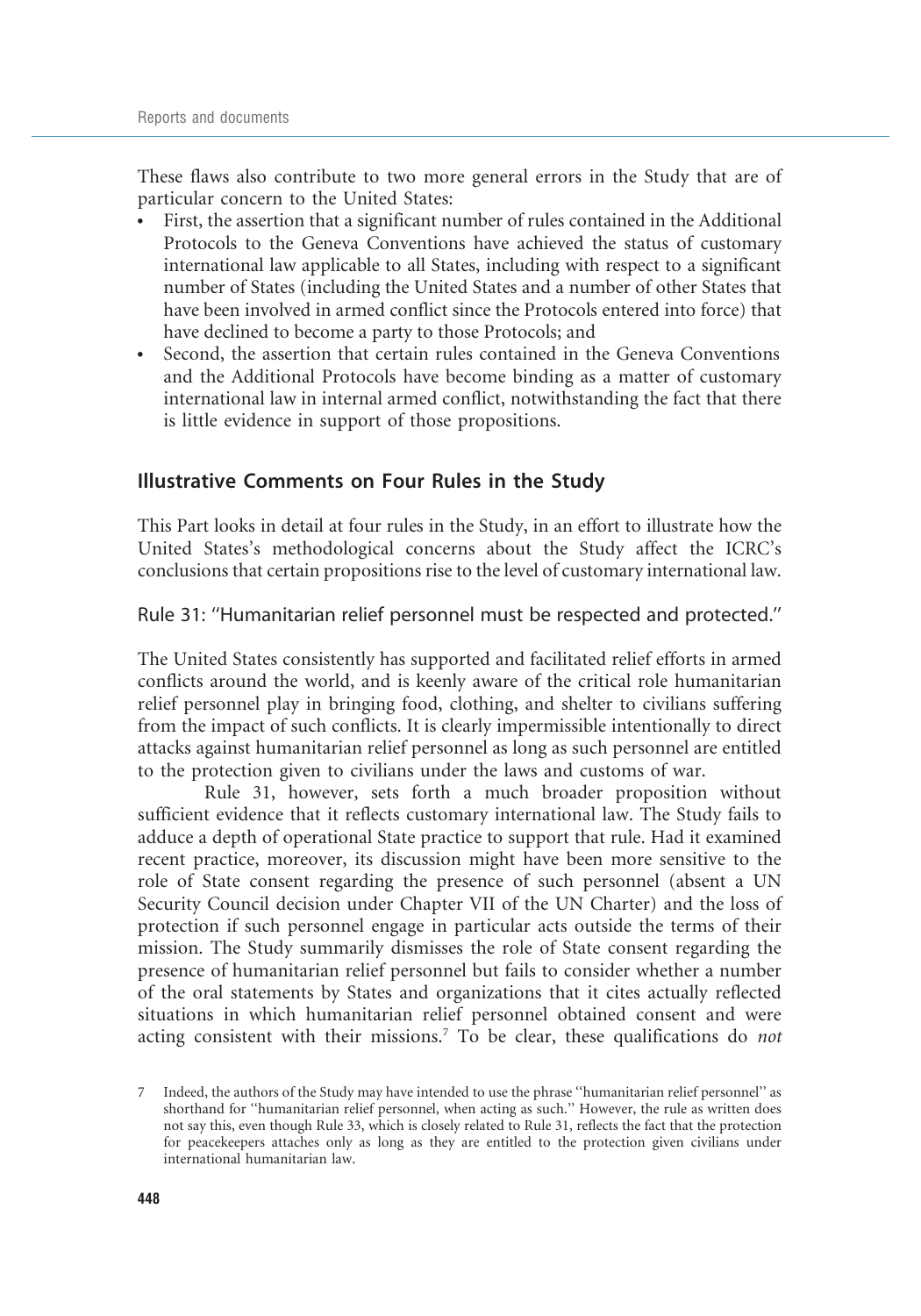suggest that humanitarian relief personnel who have failed to obtain the necessary consent, or who have exceeded their terms of mission short of taking part in hostilities, either in international or internal armed conflicts, may be attacked or abused. Rather, it would be appropriate for States to take measures to ensure that those humanitarian relief personnel act to secure the necessary consent, conform their activities to their terms of mission, or withdraw from the State. Nevertheless, a proposition that fails to recognize these qualifications does not accurately reflect State practice and opinio juris.

# Relevant treaty provisions

Treaty provisions on the treatment of humanitarian relief personnel guide the current practice of many States, and clearly articulate limits to the obligation asserted by Rule 31:

- Article 71(1) of Additional Protocol I ("AP I") requires that humanitarian relief personnel obtain the consent of the State in which they intend to operate.8 Article 71(4) prohibits humanitarian relief personnel from exceeding the ''terms of their mission'' and permits a State to terminate their mission if they do so. Even Article 17(2) of AP I, which the Study cites in support of a State's obligation to protect aid societies, describes a situation in which consent almost certainly would be present, since a State that appeals to an aid society for assistance effectively is providing advance consent for that society to enter its territory.
- The Convention on the Safety of United Nations and Associated Personnel, which places an obligation on States Parties to take appropriate measures to ensure the safety and security of UN and associated personnel, applies to situations in which UN personnel are in the host State with the host State's consent, since Article 4 requires the UN and the host State to conclude an agreement on the status of the UN operation.<sup>9</sup>
- Article 12 of Amended Protocol II to the Convention on Conventional Weapons (''CCW Amended Protocol II''), which addresses States Parties' obligations to protect certain humanitarian missions from the effects of mines and other devices, states that ''this Article applies only to missions which are performing functions in an area with the consent of the High Contracting Party on whose territory the functions are performed."<sup>10</sup> The article continues, ''Without prejudice to such privileges and immunities as they may enjoy (…)

<sup>8</sup> As Yoram Dinstein notes, ''In keeping with Article 71(2) of Protocol I, personnel participating in the transportation and distribution of relief consignments must be protected. However, Article 71(1) underscores that the participation of such personnel in the relief action is subject to the approval of the Party in whose territory they carry out their duties." The Conduct of Hostilities under the Law of International Armed Conflict, Cambridge, 2004, p. 149.

<sup>9</sup> By its terms, the Convention does not apply to enforcement action that the Security Council takes under Chapter VII of the UN Charter.

<sup>10</sup> CCW Amended Protocol II, Article 12(1)(a), International Legal Materials, Vol. 35, 1996, pp. 1206– 1217.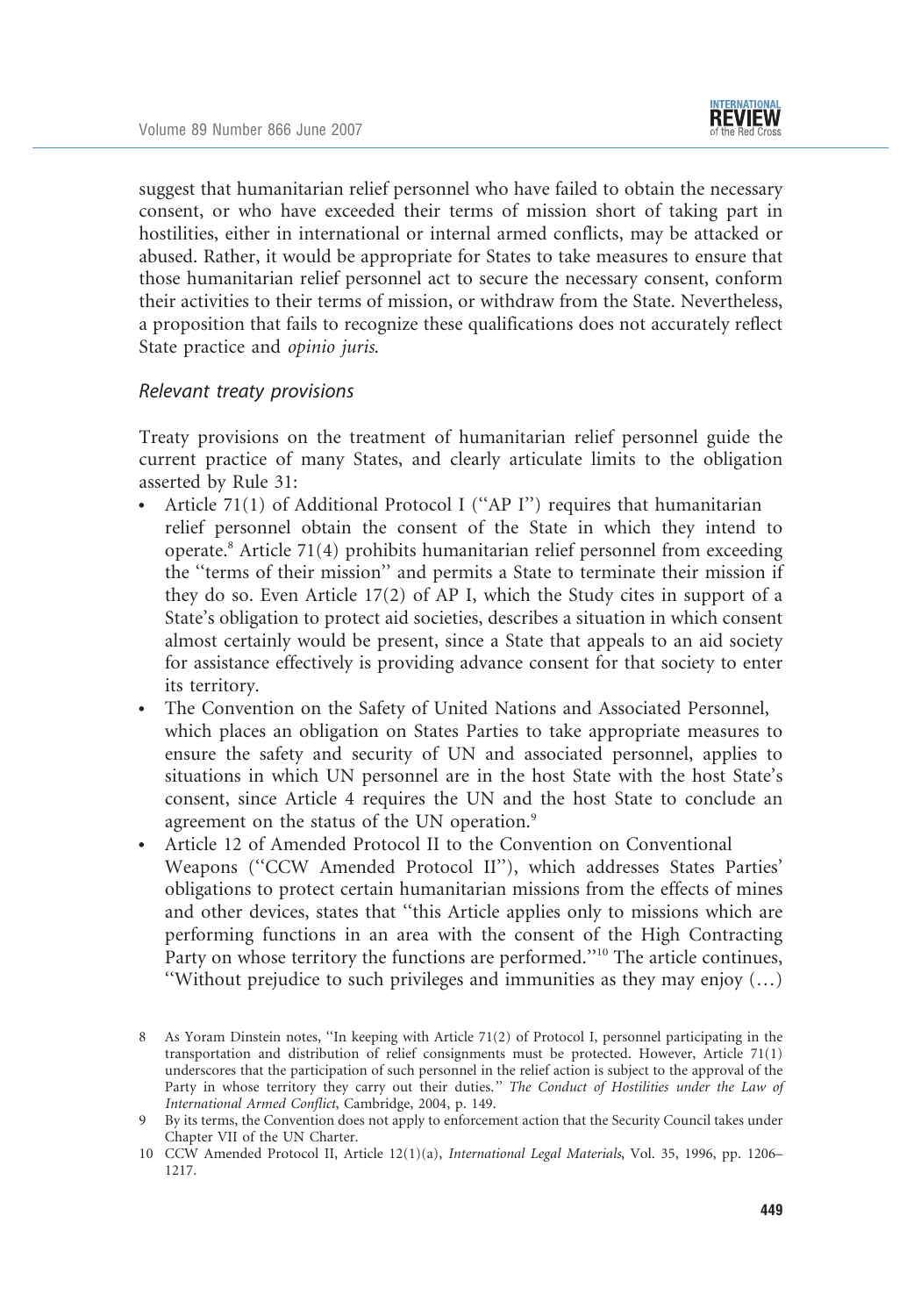personnel participating in the forces and missions referred to in this Article shall: (…) refrain from any action or activity incompatible with the impartial and international nature of their duties.''11

- The Fourth Geneva Convention likewise contains both a consent and a "terms" of mission'' requirement for humanitarian relief personnel. Article 10 states that ''[t]he provisions of the present Convention constitute no obstacle to the humanitarian activities which the [ICRC] or any other impartial humanitarian organization may, subject to the consent of the Parties to the conflict concerned, undertake for the protection of civilian persons and for their relief"<sup>12</sup> (emphasis added). Article 9 of the First, Second, and Third Geneva Conventions contains virtually identical provisions.
- Additional Protocol II ("AP II") does not contain provisions relating directly to the acts of humanitarian relief personnel themselves, but Article 18 states that relief actions require the consent of the High Contracting Party in whose territory the humanitarian relief personnel may wish to operate and must be limited to actions of an ''exclusively humanitarian and impartial nature''.
- The Statute of the International Criminal Court ("Rome Statute") includes as a war crime the act of "[i]ntentionally directing attacks against personnel (...) involved in a humanitarian assistance or peacekeeping mission in accordance with the Charter of the United Nations, as long as they are entitled to the protection given to civilians or civilian objects under the international law of armed conflict."<sup>13</sup> The Commentary to the ICC Statute states, with regard to this provision, that ''[t]he humanitarian assistance should also receive the consent of the parties to the conflict the territory of which it must pass or in which it carries out its tasks."<sup>14</sup>

Despite the fact that these treaties clearly qualify State obligations regarding humanitarian relief personnel, Rule 31 lacks any such qualifications. Because the practice of States Parties to treaties presumptively tracks their treaty prerogatives and obligations, one would expect that, to justify omission of these qualifications, the Study would have provided particularly strong evidence of State practice that was inconsistent with them. However, the Study simply concludes that ''the overwhelming majority of practice does not specify this condition [of consent],'' even after acknowledging that the protection of humanitarian relief

<sup>11</sup> Ibid. at Article 12(7)(b).

<sup>12</sup> Pictet's Commentary on the Fourth Geneva Convention notes, ''In theory, all humanitarian activities are covered (…) subject to certain conditions with regard to the character of the organization undertaking them, the nature and objects of the activities concerned and, lastly, the will of the Parties to the conflict.'' Commentary, IV Geneva Convention, Jean Pictet (ed.), ICRC, 1960, p. 96. It continues, ''All these humanitarian activities are subject to one final condition – the consent of the Parties to the conflict. This condition is obviously harsh but it might almost be said to be self-evident.'' (Ibid., p. 98.). As discussed herein, the United States does not believe that this condition has disappeared since Pictet produced this Commentary.

<sup>13</sup> Rome Statute of the International Criminal Court, Article 8(2)(e)(iii), International Legal Materials, No. 37, 1998, pp. 999, 1008–1009.

<sup>14</sup> Michael Cottier, ''War crimes'', in Triffterer (ed.), Commentary on the Rome Statute of the International Criminal Court, Nomos Verlagsgesellschaft, 1999, p. 190 (italics in original).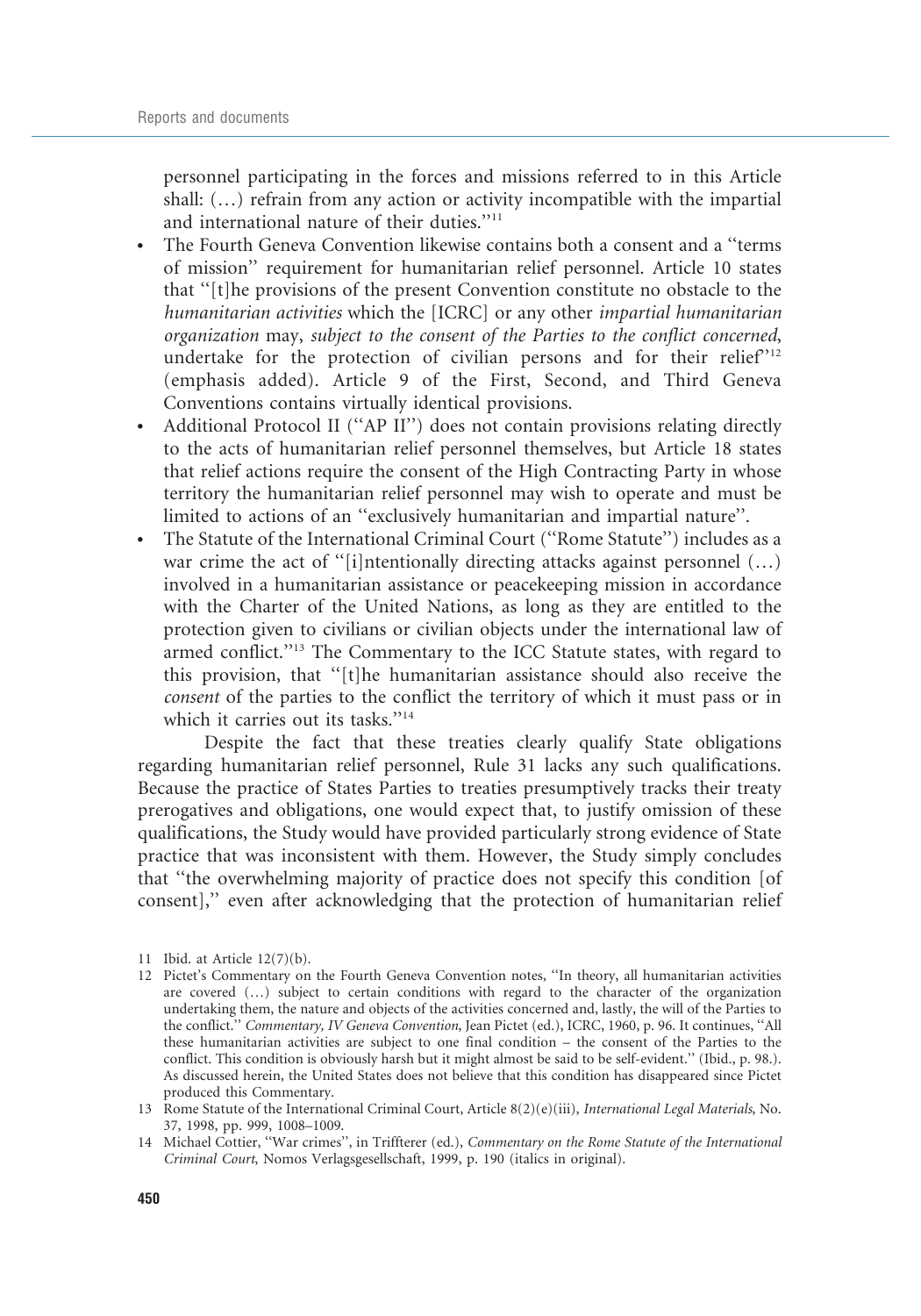

personnel under the Additional Protocols ''applies only to 'authorised' humanitarian personnel as such.''15

## The role of State consent

Much of the practice on which the Study bases its conclusion that State consent is irrelevant is ambiguous or off-point, and in any event, the Study's analysis lacks sufficient attention to detail and context. For instance, peacekeeping implementation agreements such as those among parties to the conflict in Bosnia and Herzegovina, in which each side undertook to provide security assurances to the ICRC, may be seen as a grant of advance consent for the presence of ICRC personnel in the territory of each party.16 (If the States objected to the presence of the ICRC, they would not have agreed to provide it with security assurances.) The Study relies on other examples of State discussions of the protection of humanitarian relief personnel that specifically allude to the State's support for the Geneva Conventions and their Additional Protocols;<sup>17</sup> as noted above, however, both the Geneva Conventions and the Additional Protocols reflect the need for humanitarian relief personnel to obtain State consent.

The Study cites only seven military manuals, all from States Parties to AP I. The cited excerpts from these manuals offer no indication that these States reject the role of consent. Australia's and France's military manuals simply state that humanitarian relief personnel are given special protection, but this does not explain the scope of and preconditions for a State's obligations.18 Only one State's manual (Sweden's) states the view that Article 71(2) has achieved the status of customary international law, and it is not clear from the excerpt whether Sweden believes that other paragraphs of Article 71 (including the consent provision in paragraph (1)) also are customary international law.19 Indeed, the role of consent may be so commonly understood that States, in discussing this issue, simply assume that humanitarian relief personnel will obtain it, particularly given the strong incentives for them to do so. As for many of the UN Security Council resolutions cited as State practice supporting Rule 31, almost all of the peacekeeping operations from which these resolutions stem were established with the consent of the host governments or under the Security Council's Chapter VII authority. Thus, although the resolutions may not themselves recite a condition of consent, consent almost always was a condition precedent – save in the case of Security Council action under Chapter VII, which is plainly an exceptional circumstance with respect to State sovereignty.20

<sup>15</sup> Study, Vol. I, p. 109.

<sup>16</sup> Study, Vol. II, p. 589, paras. 5–6.

<sup>17</sup> Ibid., p. 589, para. 8 (citing the Ground Rules for Operation Lifeline Sudan), and p. 593, para. 39 (stating that Zimbabwe regards relevant provisions of the Geneva Conventions ''as part of international customary law'').

<sup>18</sup> Ibid., pp. 589–590, paras. 13 (Australia) and 15 (France).

<sup>19</sup> Ibid., p. 590, para. 17.

<sup>20</sup> See, e.g., Ibid., pp. 593–596, paras. 41–45, 47–62.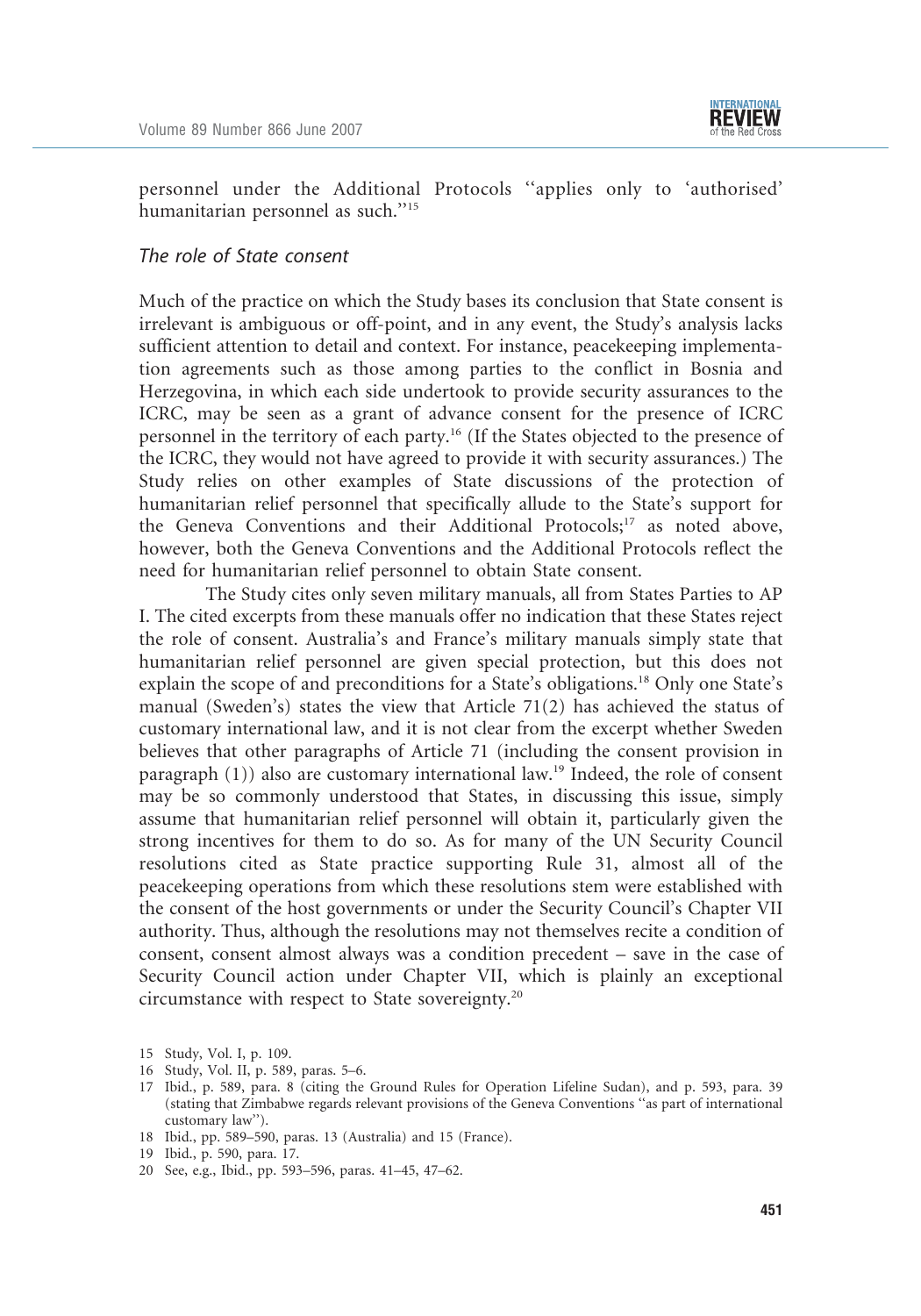Significant examples of the operational practice of States in this area – which were not included in the Study – are very different from that described by the Study in that they evidence the critical role of State consent. For example, the Civil Military Operations Center and the Humanitarian Operations Center, employed by U.S. and coalition forces in conflicts that include Bosnia, Kosovo, and Afghanistan, required humanitarian relief organizations to coordinate their movements with the coalition forces, in order for those forces to support the organizations' efforts and to ensure their members' safety.<sup>21</sup> Fuller consideration of operational practice undoubtedly would have provided the Study's authors valuable, necessary information.

# Terms of mission limitation

Rule 31 also disregards the obvious fact that humanitarian relief personnel who commit acts that amount to direct participation in the conflict are acting inconsistent with their mission and civilian status and thus may forfeit protection. The Geneva Conventions and AP I both recognize, implicitly or explicitly, that during such time as a civilian takes direct part in hostilities, he or she may be targeted. As noted above, to support a rule that ignores the ''terms of mission'' condition, one would expect the Study to provide strong evidence of State practice that ignores States' prerogatives under relevant treaties to provide protection only for humanitarian relief personnel who are providing humanitarian relief. But the Study has not provided such evidence. The Study also fails to provide evidence of opinio juris regarding such practice.

Much of the practice cited in the Study actually supports the condition that humanitarian relief personnel must work within the terms of their mission. For instance, Canada's cited manual refers to the work of humanitarian relief personnel themselves as protected, and, with regard to non-governmental organizations, notes that NGOs are to be respected ''upon recognition that they are providing care to the sick and wounded."<sup>22</sup> The Dutch manual uses the more precise term ''personnel engaged in relief activities,'' which may be read as reflecting the "terms of mission" requirement.<sup>23</sup> The Study cites the fact that India provides to relief personnel the same protection as medical and religious personnel,<sup>24</sup> but the latter categories of personnel lose their protection from direct attack if they engage in acts harmful to the enemy or directly participate in

<sup>21</sup> See generally U.S. Joint Publication 3-07.6, Joint Tactics, Techniques, and Procedures for Foreign Humanitarian Assistance.

<sup>22</sup> Study, Vol. II, p. 590, para. 14. Furthermore, the manual cited by the Study is in fact a training manual designed to ''briefly outline (…) the Code of Conduct applicable to all Canadian personnel taking part in all military operations other than Canadian domestic operations.'' Code of Conduct for Canadian Forces Personnel, Office of the Judge Advocate General, Canadian Ministry of National Defense, B-GG-005-027/AF-023 (undated), p. 1–1. It is not an official representation of Canada's opinio juris concerning the laws and customs of war; instead, it repeatedly stresses that it is a simplification of applicable laws meant to aid in training.

<sup>23</sup> Ibid., p. 590, para. 16.

<sup>24</sup> Ibid., p. 591, para. 27.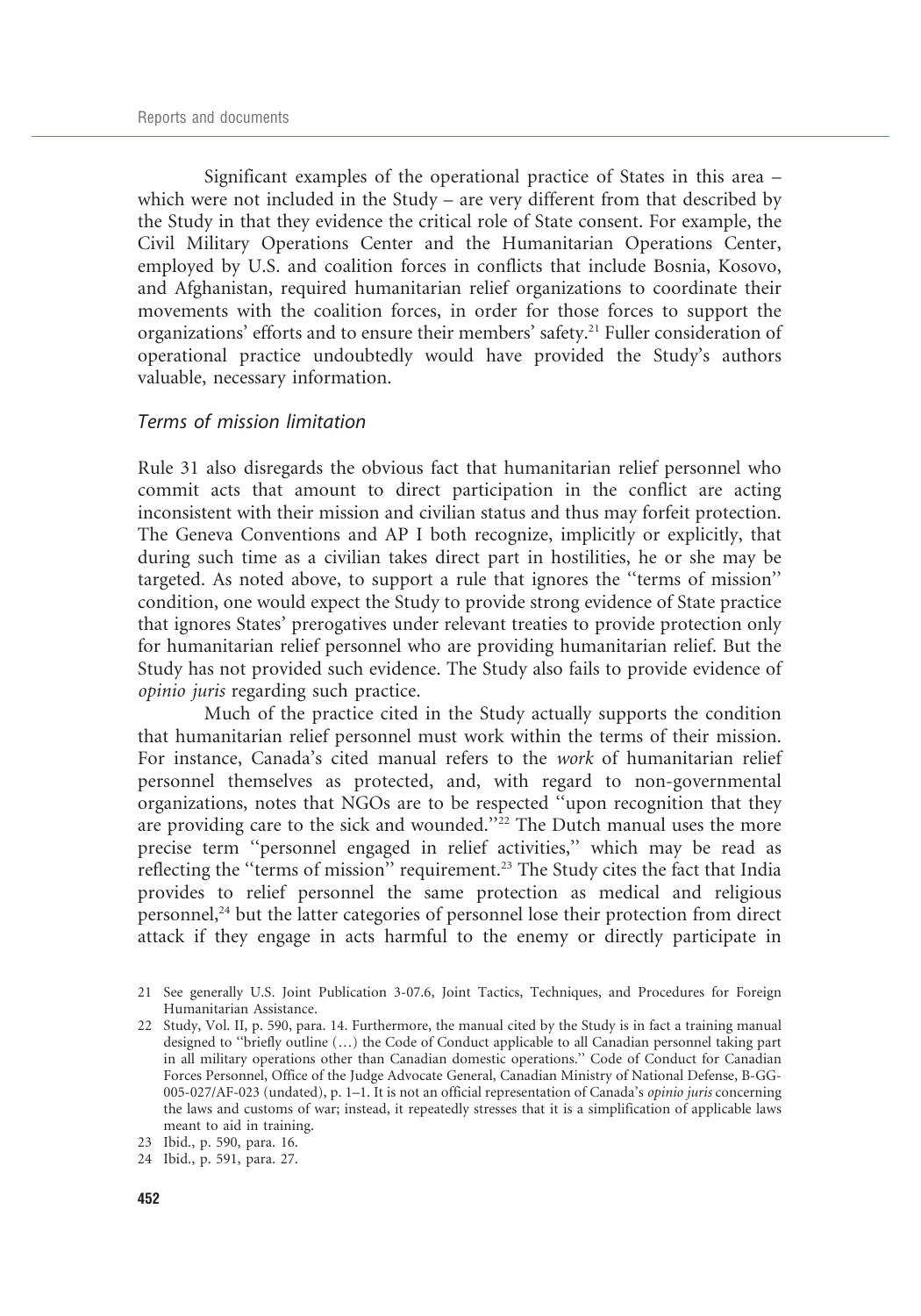hostilities. The Report on the Practice of Jordan states that Jordan has ''always assumed [sic] the safety of those who are engaged in humanitarian action."25 This, too, fails to support the proposed rule, as it focuses on the actual work of humanitarian relief personnel and is silent about the protections Jordan gives humanitarian relief personnel who act outside their missions' terms. Finally, the Study cites the EU Presidency as saying, ''[D]uring armed conflicts, the security of humanitarian personnel was frequently not respected."<sup>26</sup> The only reasonable conclusion to draw from this statement is that State practice is inconsistent with the described rule.

These limitations in treaty provisions, military manuals, and State practice are not inadvertent, but reflect a concerted distinction borne of legitimate State and military security concerns, making it very unlikely that States would acquiesce in the overbroad principle depicted in the rule. For example, during the 1982 Israeli incursion into Lebanon, Israel discovered ambulances marked with the Red Crescent, purportedly representing the Palestinian Red Crescent Society, carrying able-bodied enemy fighters and weapons. This misconduct reportedly was repeated during the 2002 seizure of Bethlehem's Church of the Nativity by members of the terrorist al Aqsa Martyrs Brigade.<sup>27</sup> If the ambulance drivers in these examples were considered to be humanitarian relief personnel and actually were helping fighters in a conflict, Israel would be precluded from taking action under Rule 31 as written. Military commanders also have had to worry about individuals falsely claiming humanitarian relief personnel status, as happened in Afghanistan when some members of Al Qaeda captured while fighting claimed to be working for a humanitarian relief organization. These examples demonstrate why States, in crafting treaty provisions on this topic, have created a ''terms of mission'' condition for humanitarian relief personnel in a way that Rule 31 fails to do.

#### Opinio juris

According to the Study, a number of States view themselves as having a legal obligation to protect humanitarian relief personnel as a matter of customary international law. The meaning and soundness of certain cited examples are at best unclear, however. For instance, the Study cites Nigeria and Rwanda as asserting that they are legally obligated to protect humanitarian relief personnel from the effects of military operations, even in the absence of a treaty obligation.<sup>28</sup> Without citations of the actual wording used, and without context, it is not clear whether

<sup>25</sup> Ibid., p. 592, para. 30.

<sup>26</sup> Ibid., p. 602, para. 111.

<sup>27</sup> Similarly, on March 27, 2002, Israeli Defense Forces arrested a driver of a Red Crescent ambulance and seized an explosives belt and other explosive charges from the ambulance. The driver admitted that a terrorist leader had given him explosives to transport to terrorist operatives in Ramallah. See http:// www.mfa.gov.il/mfa/government/communiques/2002/apprehension%20of%20ambulance%20harboring%20a%20wanted%20terro (last visited 4 June 2007).

<sup>28</sup> Study, Vol. II, p. 592, paras. 33 (Nigeria) and 34 (Rwanda).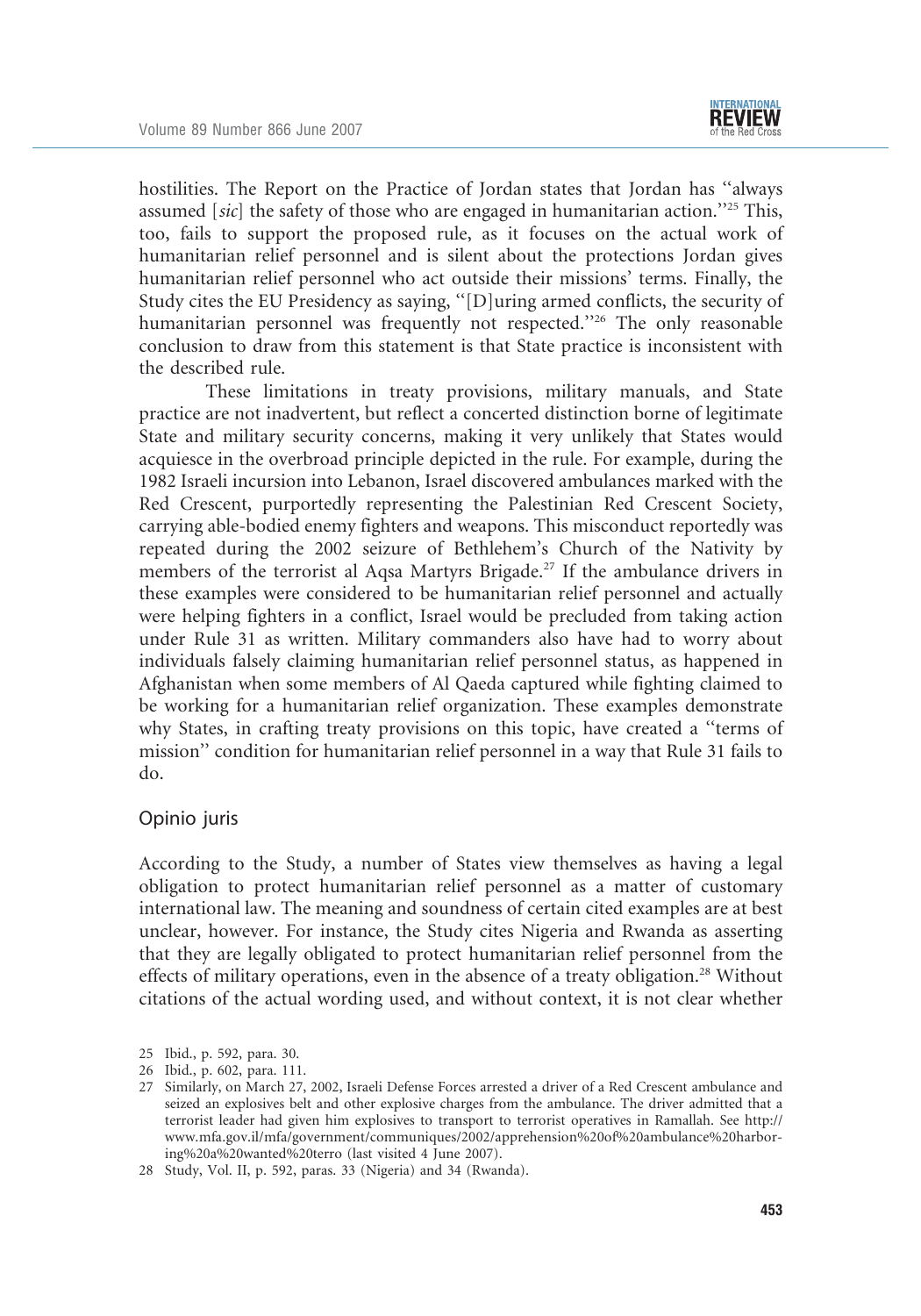these States were asserting that they took this view even in the absence of State consent and in situations in which humanitarian relief personnel were acting outside their mission. The Study also quotes Zimbabwe's submission that it regards the Geneva Conventions' guarantees relating to the activities of relief personnel as part of customary international law, but, as noted above, those Conventions reflect the importance of State consent.<sup>29</sup> Finally, with regard to the Report on U.S. Practice stating that the United States believes that ''unjustified attacks on international relief workers are also violations of international humanitarian law'' (emphasis added), nothing in this statement undercuts the fact that matters may be different when humanitarian relief personnel are acting as combatants, nor does it speak at all to the question of State consent.<sup>30</sup>

#### Non-international armed conflicts

Although the Study asserts that Rule 31 applies in both international and noninternational armed conflict, the Study provides very thin practice to support the extension of Rule 31 to non-international armed conflicts, citing only two military manuals of States Parties to AP II and several broad statements made by countries such as the United Kingdom and United States to the effect that killing ICRC medical workers in a non-international armed conflict was ''barbarous'' and contrary to the provisions of the laws and customs of war. $31$  The Study contains little discussion of actual operational practice in this area, with citations to a handful of ICRC archive documents in which non-state actors guaranteed the safety of ICRC personnel. Although AP II and customary international law rules that apply to civilians may provide protections for humanitarian relief personnel in non-international armed conflicts, the Study offers almost no evidence that Rule 31 as such properly describes the customary international law applicable in such conflicts.

#### Summary

The United States does not believe that Rule 31, as drafted, reflects customary international law applicable to international or non-international armed conflicts. The rule does not reflect the important element of State consent or the fact that States' obligations in this area extend only to humanitarian relief personnel who are acting within the terms of their mission – that is, providing humanitarian relief. To the extent that the authors intended to imply a ''terms of mission'' requirement in the rule, the authors illustrated the difficulty of proposing rules of customary international law that have been simplified as compared to the corresponding treaty rules.

<sup>29</sup> Ibid., p. 593, para. 39.

<sup>30</sup> Ibid., p. 613, para. 181.

<sup>31</sup> See, e.g., Ibid., p. 612, paras. 178 (United Kingdom) and 180 (United States).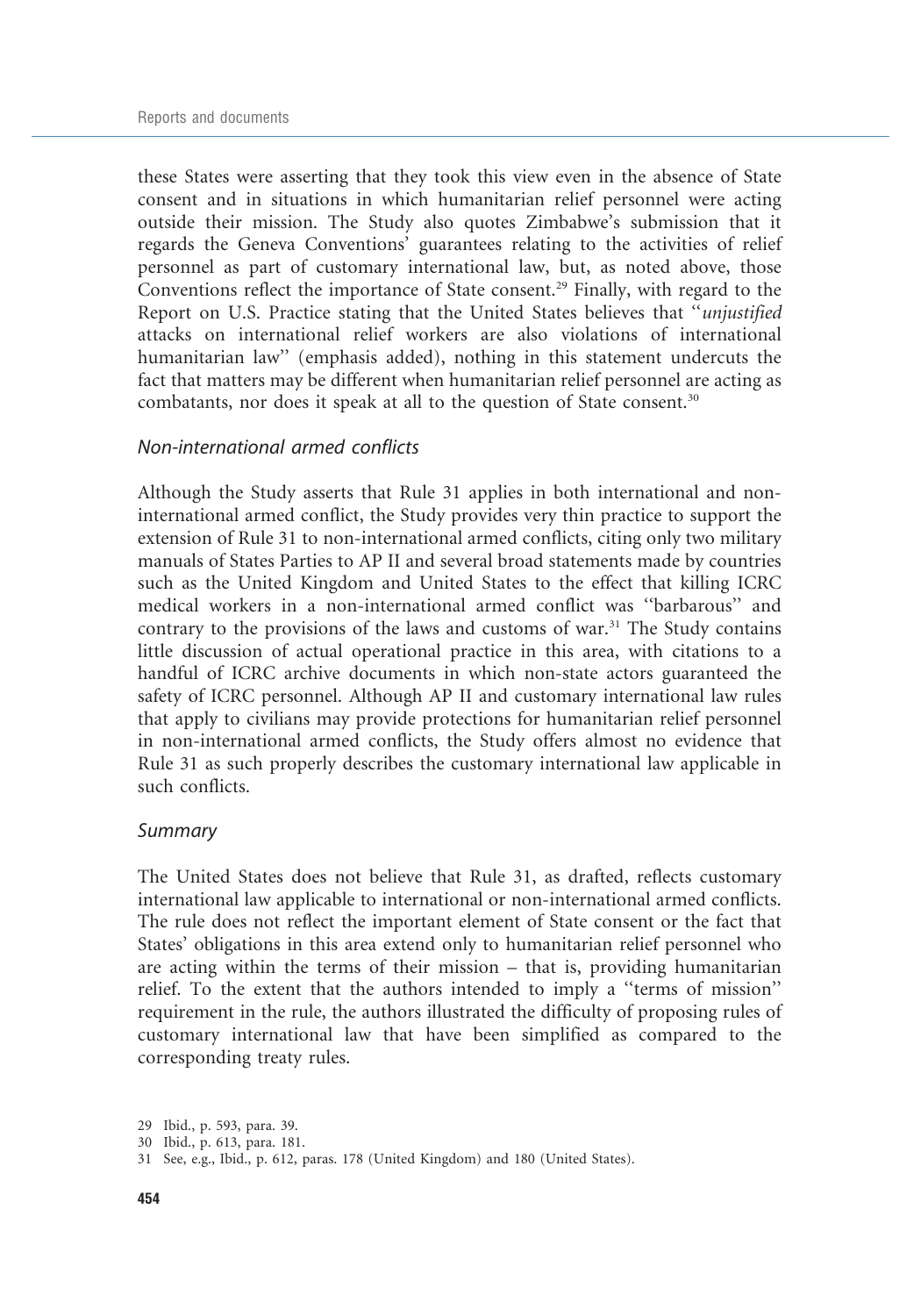

Rule 45: ''The use of methods or means of warfare that are intended, or may be expected, to cause widespread, long-term and severe damage to the natural environment is prohibited.'' (First sentence)

Protection of the environment during armed conflict obviously is desirable as a matter of policy, for reasons that include issues of civilian health, economic welfare, and ecology. The following discussion should not be interpreted as opposing general consideration, when appropriate and as a matter of policy, of the possible environmental implications of an attack. Additionally, it is clear under the principle of discrimination that parts of the natural environment cannot be made the object of attack unless they constitute military objectives, as traditionally defined, and that parts of the natural environment may not be destroyed unless required by military necessity.

Nevertheless, the Study fails to demonstrate that Rule 45, as stated, constitutes customary international law in international or non-international armed conflicts, either with regard to conventional weapons or nuclear weapons.<sup>32</sup> First, the Study fails to assess accurately the practice of specially affected States, which clearly have expressed their view that any obligations akin to those contained in Rule 45 flow from treaty commitments, not from customary international law. (The United States disagrees with the Study's conclusion that France, the United Kingdom, and the United States are not among those specially affected with regard to environmental damage flowing from the use of conventional weapons, given the depth of practice of these States as a result of their participation in a significant proportion of major international armed conflicts and peacekeeping operations around the globe during the twentieth century and to the present.) Second, the Study misconstrues or overstates some of the State practice it cites. Third, the Study examines only limited operational practice in this area and draws flawed conclusions from it.

# Specially affected States

The Study recognizes that the practice of specially affected States should weigh more heavily when assessing the density of State practice,<sup>33</sup> but fails to assess that practice carefully. France and the United States repeatedly have declared that Articles 35(3) and 55 of AP I, from which the Study derives the first sentence of Rule 45, do not reflect customary international law. In their instruments of ratification of the 1980 CCW, both France and the United States asserted that the preambular paragraph in the CCW treaty, which refers to the substance of Articles  $35(3)$  and 55, applied only to States that have accepted those articles.<sup>34</sup> The U.S. State Department Principal Deputy Legal Adviser stated during a conference in 1987 that the United States considered Articles 35 and 55 to be overly broad and

<sup>32</sup> This discussion focuses on only the first sentence in Rule 45.

<sup>33</sup> Study, Vol. I, p. xxxviii.

<sup>34</sup> The Study includes these statements in Vol. II, p. 878, paras. 152 and 153.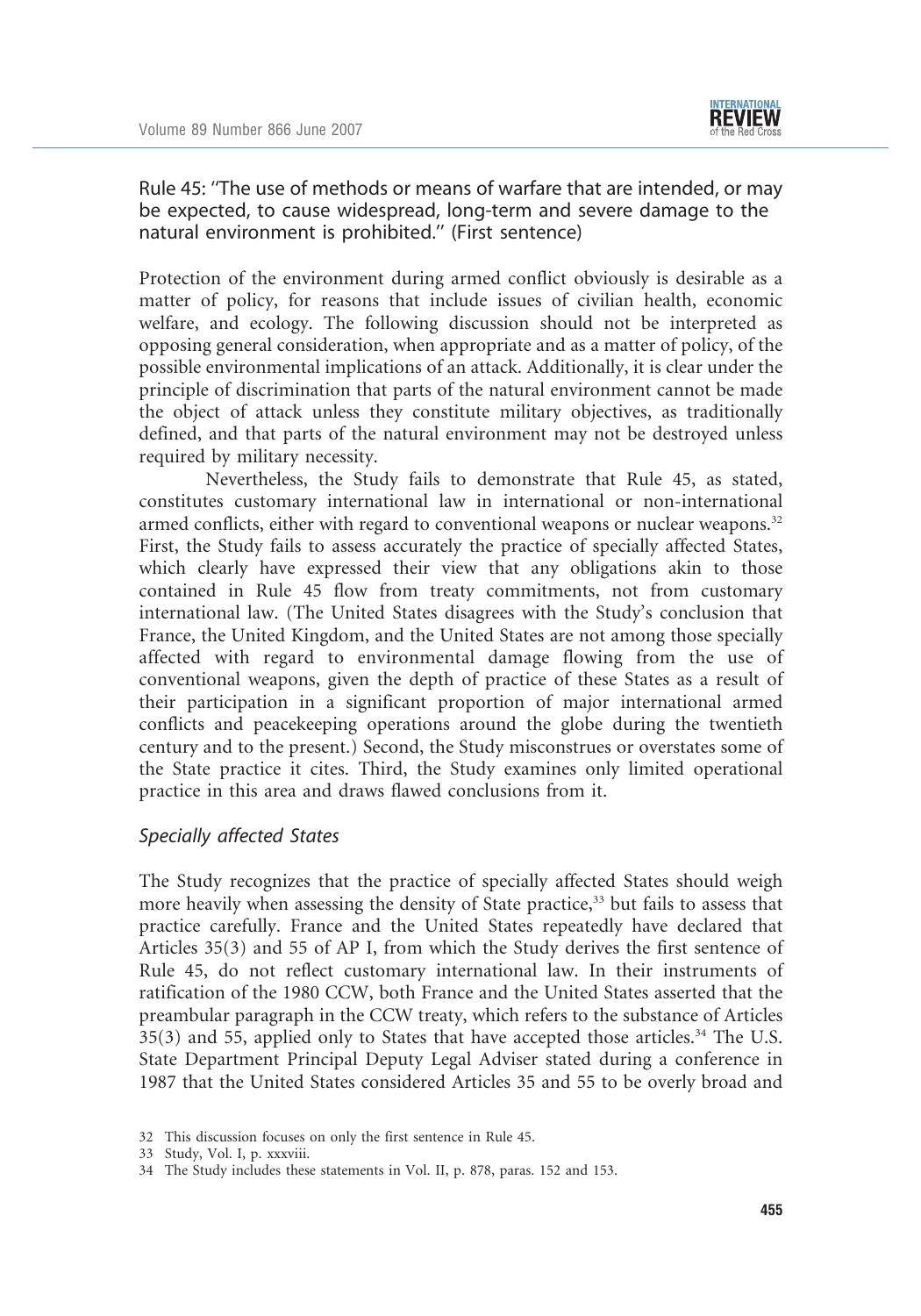ambiguous and ''not a part of customary law.''35 Rather than taking serious account of such submissions, the Study instead places weight on evidence of far less probative value. The U.S. Army JAG Corps Operational Law Handbook, which the Study cites for the proposition that the United States believes that the provision in Rule 45 is binding, is simply an instructional publication and is not and was not intended to be an authoritative statement of U.S. policy and practice.36 Nor is the U.S. Air Force Commander's Handbook, which the Study also cites as authority.37

In addition to maintaining that Articles 35(3) and 55 are not customary international law with regard to the use of weapons generally, specially affected States possessing nuclear weapon capabilities have asserted repeatedly that these articles do not apply to the use of nuclear weapons. For instance, certain specially affected States such as the United States, the United Kingdom, Russia, and France so argued in submissions to the International Court of Justice ("ICJ").<sup>38</sup> The United Kingdom's military manual specifically excepts from the limitation in Article  $35(3)$  the use of nuclear weapons against military objectives.<sup>39</sup> In a report summarizing the Conference that drafted Additional Protocol I, the United States noted:

35 Remarks of Michael J. Matheson, Principal Deputy Legal Adviser, U.S. Department of State, ''The Sixth Annual American Red Cross-Washington College of Law Conference on International Humanitarian Law: A workshop on customary international law and the 1977 Protocols Additional to the 1949 Geneva Conventions'', American University Journal of International Law and Policy, Vol. 2, 1987, pp. 24, 436. One of the U.S. concerns has been that Articles 35(3) and 55 fail to acknowledge that use of such weapons is prohibited only if their use is clearly excessive in relation to the concrete and direct overall military advantage anticipated. The Study purposefully disregards this objection, even as to the contours of the customary rule. As the commentary states, ''[T]his rule is absolute. If widespread, long-term and severe damage is inflicted, or the natural environment is used as a weapon, it is not relevant to inquire into whether this behavior or result could be justified on the basis of military necessity or whether incidental damage was excessive.'' Study, Vol. I, p. 157.

An example illustrates why States – particularly those not party to AP I – are unlikely to have supported Rule 45. Suppose that country A has hidden its chemical and biological weapons arsenal in a large rainforest, and plans imminently to launch the arsenal at country B. Under such a rule, country B could not launch a strike against that arsenal if it expects that such a strike may cause widespread, longterm, and severe damage to the rainforest, even if it has evidence of country A's imminent launch, and knows that such a launch itself would cause environmental devastation. Indeed, one of the Study's authors has recognized elsewhere that the value of the military objective is relevant to an analysis of when an attack that will cause harm to the environment is permitted. See Louise Doswald-Beck, ''International humanitarian law and the Advisory Opinion of the International Court of Justice on the Legality of the Threat or Use of Nuclear Weapons, International Review of the Red Cross, Vol. 37 No. 316 January–February 1997, pp. 35, 52.

- 36 Study, Vol. II, p. 883, para. 186.
- 37 Ibid., pp. 882–883, para. 185.
- 38 Letter dated June 20, 1995 from the Acting Legal Adviser of the Department of State, together with the Written Statement of the Government of the United States, pp. 25–28; Letter dated June 16, 1995 from the Legal Adviser of the Foreign and Commonwealth Office of the United Kingdom of Great Britain and Northern Ireland, together with Written Statement of the Government of the United Kingdom, pp. 40– 46; Letter dated June 19, 1995 from the Ambassador of the Russian Federation, together with Written Statement of the Government of Russia, pp. 10–11; Lettre en date du 20 juin 1995 du Ministre des affaires étrangères de la République française, accompagnée de l'exposé écrit du Gouvernement de la République française, pp. 31–33.
- 39 Study, Vol. II, p. 882, para. 184.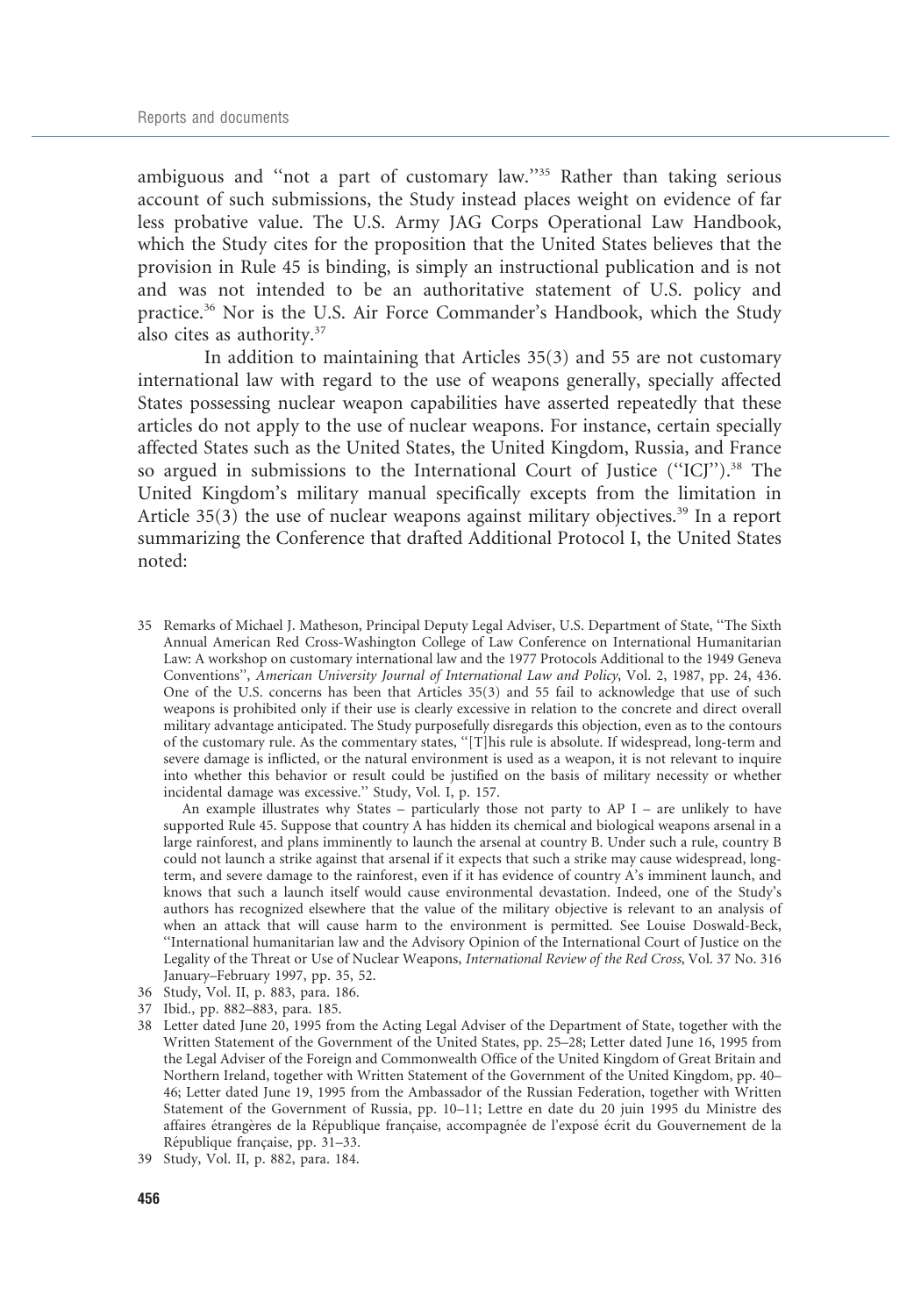

''During the course of the Conference there was no consideration of the issues raised by the use of nuclear weapons. Although there are several articles that could seem to raise questions with respect to the use of nuclear weapons, most clearly, article 55 on the protection of the natural environment, it was the understanding of the United States Delegation throughout the Conference that the rules to be developed were designed with a view to conventional weapons and their effects and that the new rules established by the Protocol were not intended to have any effects on, and do not regulate or prohibit, the use of nuclear weapons. We made this understanding several times during the Conference, and it was also stated explicitly by the British and French Delegations. It was not contradicted by any delegation so far as we are aware.''40

The Conference Record from 1974, reflecting earlier work on the text that became AP I, records the United Kingdom's view on the issue: ''[The UK] delegation also endorsed the ICRC's view, expressed in the Introduction to the draft Protocols, that they were not intended to broach problems concerned with atomic, bacteriological or chemical warfare. (…) It was on the assumption that the draft Protocols would not affect those problems that the United Kingdom Government had worked and would continue to work towards final agreement on the Protocols.''41 In acceding to AP I, both France and the United Kingdom stated that it continued to be their understanding that the Protocol did not apply generally to nuclear weapons. For instance, the United Kingdom stated, ''It continues to be the understanding of the United Kingdom that the rules introduced by the Protocol apply exclusively to conventional weapons (…). In particular, the rules so introduced do not have any effect on and do not regulate or prohibit the use of nuclear weapons."<sup>42</sup>

The Study's summary states: ''It appears that the United States is a 'persistent objector' to the first part of this rule. In addition, France, the United Kingdom and the United States are persistent objectors with regard to the application of the first part of this rule to the use of nuclear weapons.''43 However, the weight of the evidence – including the fact that ICRC statements prior to and upon conclusion of the Diplomatic Conference acknowledged this as a limiting condition for promulgation of new rules at the Conference; that specially affected States lodged these objections from the time the rule first was articulated; and that these States have made them consistently since then – clearly indicates that these three States are not simply persistent objectors, but rather that the rule has not formed into a customary rule at all.

<sup>40</sup> Digest of U.S. Practice, 1977, p. 919.

<sup>41</sup> Official Records of the Diplomatic Conference on the Reaffirmation and Development of International Humanitarian Law Applicable in Armed Conflicts, Vol. 5–6 (1977), p. 134.

<sup>42</sup> Statement of the United Kingdom, January 28, 1998, revised July 2, 2002. See also statement of France, April 11, 2001.

<sup>43</sup> We note that the Study raises doubts about the continued validity of the ''persistent objector'' doctrine. Study, Vol. I, p. xxxix. The U.S. Government believes that the doctrine remains valid.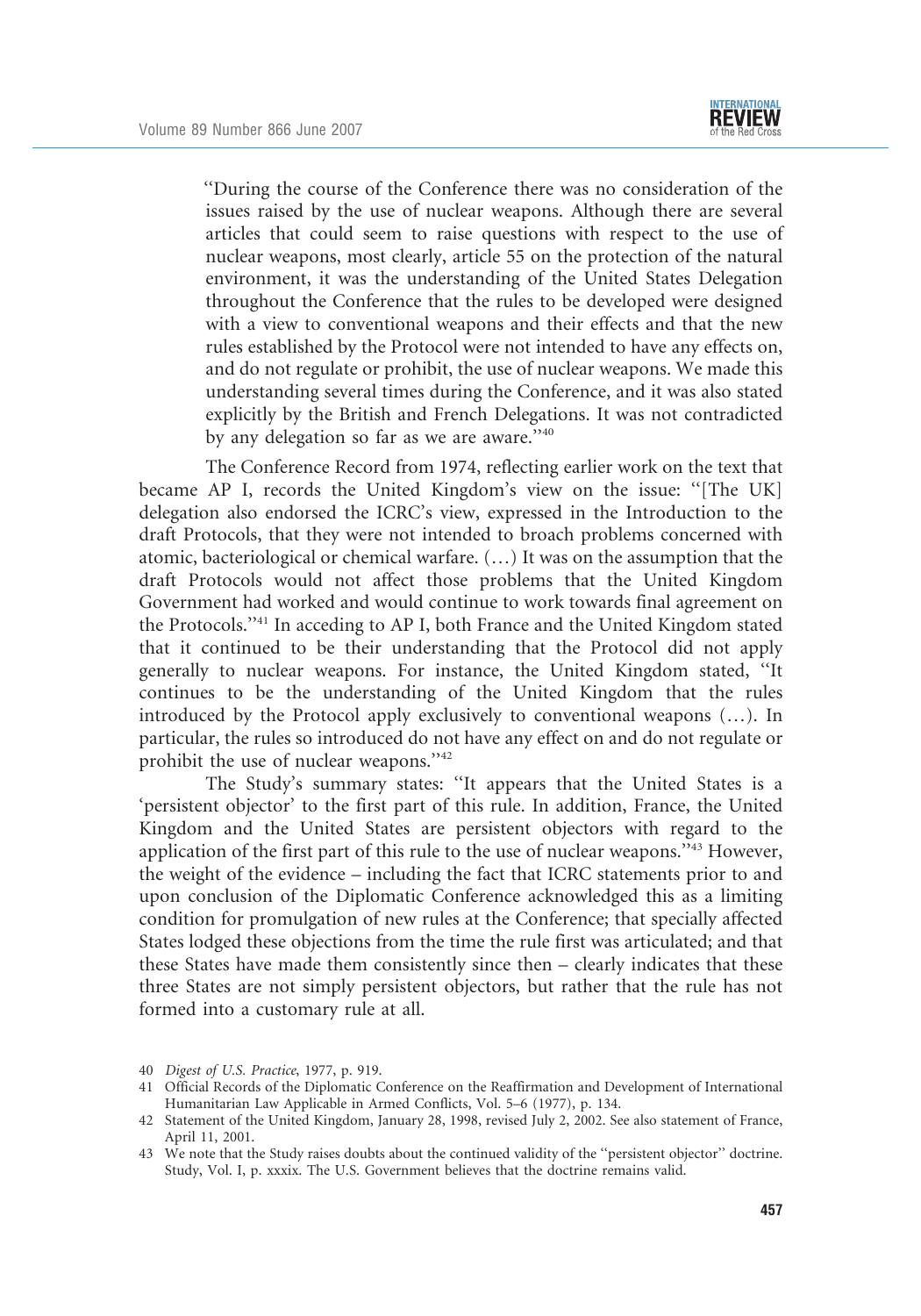# General evidence of State practice and opinio juris

Other practice included in the Study fails to support or undercuts the customary nature of Rule 45. This includes examples of States consenting to the application of Articles  $35(3)$  and  $55$ ;<sup>44</sup> a State expressing a concern that opposing forces were directing attacks against its chemical plants, without asserting that such attacks would be unlawful;<sup>45</sup> the ICJ indicating in 1996 that Article  $35(3)$  constrained those States that subscribed to AP I, and thus indicating that the Article is not customary international law;<sup>46</sup> draft codes and guidelines issued by international organizations and not binding by their terms; $47$  and statements that could just as easily be motivated by politics as by a sense of legal obligation. Some cited practice makes specific reference to a treaty as the basis for obligations in this area. In 1992, in a memorandum annexed to a letter to the Chairman of the Sixth Committee of the UN General Assembly, the United States and Jordan stated that Article 55 of AP I requires States Parties to ''take care in warfare to protect the natural environment against widespread, long-term and severe damage.'' That is, the United States and Jordan described the rule as a treaty-based, rather than customary, obligation.48 Israel's Practice Report, which states that Israeli Defense Forces do not use or condone methods or means of warfare that Rule 45 covers, contains no suggestion that Israel has adopted this policy out of a sense of legal obligation.49 With regard to the twenty State military manuals the Study cites (all but one of which are from States Parties to AP I), the Study offers no evidence that any of these nineteen States Parties included such a provision in their manuals out of a sense of opinio juris, rather than on the basis of a treaty obligation. In sum, none of the examples given clearly illustrates unequivocal support for the rule, either in the form of State practice or of opinio juris.

#### Domestic criminal laws

The Study lists various States' domestic criminal laws on environmental damage, but some of those laws flow from the obligation in Article 85 of AP I to repress breaches of the Protocol. Certain other States' laws criminalize a broad crime termed ''ecocide,'' but most of the cited provisions fail to make clear whether this crime would apply to acts taken in connection with the use of military force. As noted above, a number of States (including Australia, Burundi, Canada, Congo, Georgia, Germany, Netherlands, New Zealand, Trinidad, and the United

44 Study, Vol. II, p. 879, paras. 157 and 158.

<sup>45</sup> Ibid., pp. 887–888, paras. 224 and 225. See also p. 900, para. 280 (CSCE committee drew attention to shelling that could result in harm to the environment, without indicating that such attacks were unlawful).

<sup>46</sup> Ibid., pp. 900–901, para. 282.

<sup>47</sup> Ibid., p. 878 (para. 156), p. 879 (para. 160), p. 898 (paras. 273 and 274), pp. 898–99 (para. 275), and p. 902 (para. 289).

<sup>48</sup> Ibid., p. 891, para. 244.

<sup>49</sup> Ibid., p. 890, para. 241.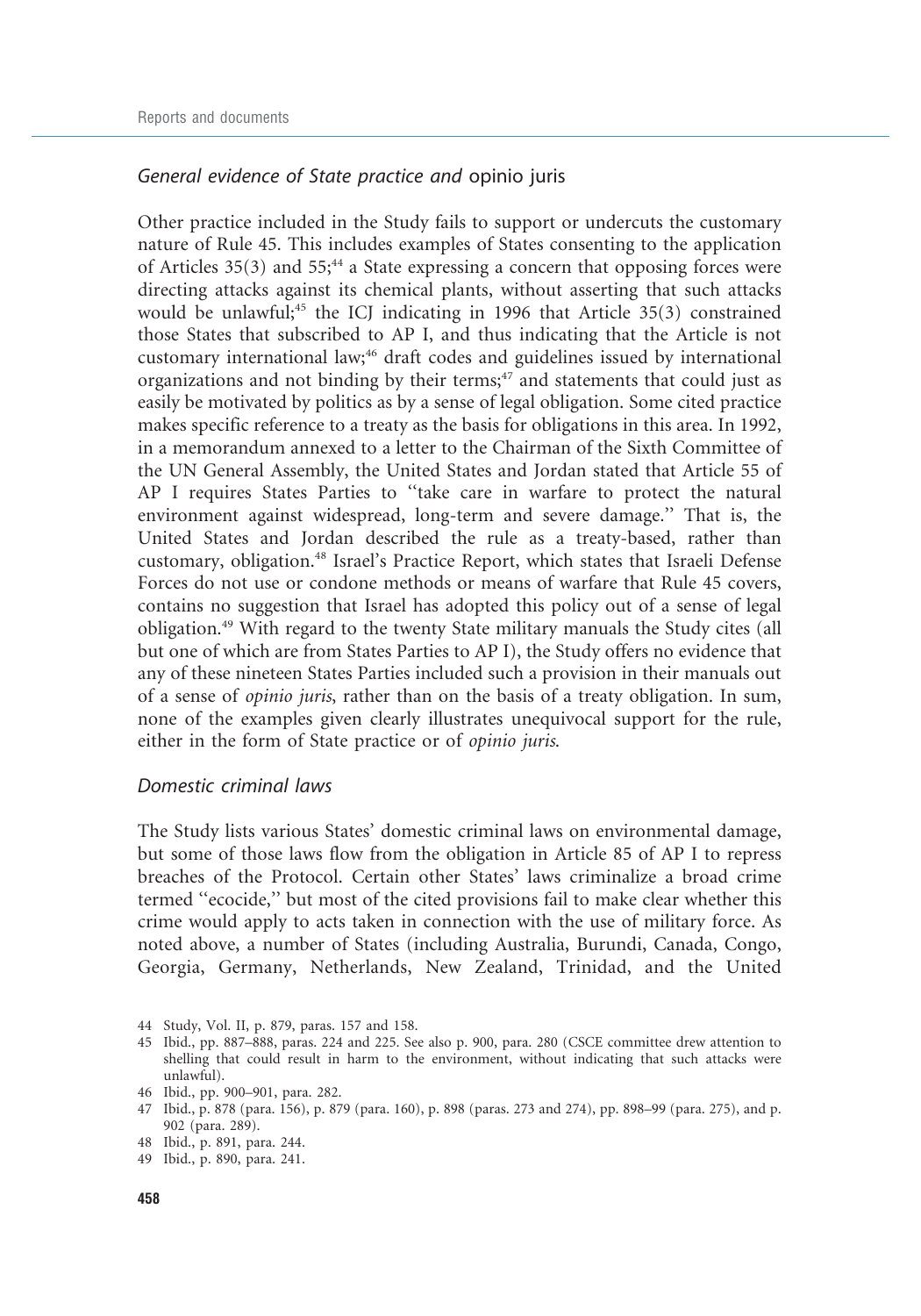

Kingdom) have incorporated ICC Article  $8(2)(b)(iv)$  into their criminal codes, but the ICC provision prohibits the use of the weapons described in Rule 45 only in those cases in which their use ''would be clearly excessive in relation to the concrete and direct overall military advantage anticipated.''50 These domestic criminal provisions clearly do not support the broader statement in Rule 45, which would preclude States from taking into account the principles of military necessity and proportionality. Finally, the Study offers almost no evidence that any of these States has enacted criminal laws prohibiting this activity out of a sense of opinio juris. The fact that a State recently criminalized an act does not necessarily indicate that the act previously was prohibited by customary international law; indeed, a State may have criminalized the act precisely because, prior to its criminalization in domestic law, it either was not banned or was inadequately regulated.

# Operational practice

The Study examines only a limited number of recent examples of practice in military operations and draws from these examples the conclusion that  $\lq$ <sup>''</sup>[p] ractice, as far as methods of warfare  $\ldots$  are concerned, shows a widespread, representative and virtually uniform acceptance of the customary law nature of the rule found in Articles 35(3) and 55(1)" of AP  $L^{51}$  However, the cited examples are inapposite, as none exhibited the degree of environmental damage that would have brought Rule 45 into play. Rather than drawing from that the conclusion that the underlying treaty provisions on which the rule is based are too broad and ambiguous to serve as a useful guideline for States, as the United States long has asserted, the Study assumes that the failure to violate the rule means that States believe it to be customary law. It is notable that, following Iraq's attacks on Kuwait's oil fields, most international criticism focused on the fact that these attacks violated the doctrines of military necessity and proportionality.52 Most criticism did not assert potential violations of customary rules pertaining to environmental damage along the lines of Rule 45.<sup>53</sup> The Committee Established to Review the NATO Bombing Campaign Against the Federal Republic of Yugoslavia noted that ''it would appear extremely difficult to develop a prima facie case upon

<sup>50</sup> Rome Statute of the International Criminal Court, Article 8(2)(b)(iv).

<sup>51</sup> Study, Vol. I, p. 154.

<sup>52</sup> See Yoram Dinstein, ''Protection of the environment in international armed conflict'', Max Planck Yearbook of United Nations Law, Vol. 5 (2001), pp. 523, 543–546 and notes (discussing the illegality of Iraq's acts but noting that ''many scholars have adhered to the view that – while the damage caused by Iraq was undeniably widespread and severe – the 'long term' test (measured in decades) was not satisfied'').

<sup>53</sup> These attacks, of course, violated provisions of the law of armed conflict, particularly those relating to military necessity. The U.S. Government, in concurring in the opinion of the conference of international experts, convened in Ottawa, Canada from July 9–12, 1991, found that Iraq's actions violated, among other provisions, Article 23(g) of the Annex to the 1907 Hague Convention IV and Article 147 of the Fourth Geneva Convention. See Letter dated March 19, 1993 From the Deputy Permanent Representative of the United States of America to the United Nations Addressed to the President of the Security Council, S/25441, p. 15.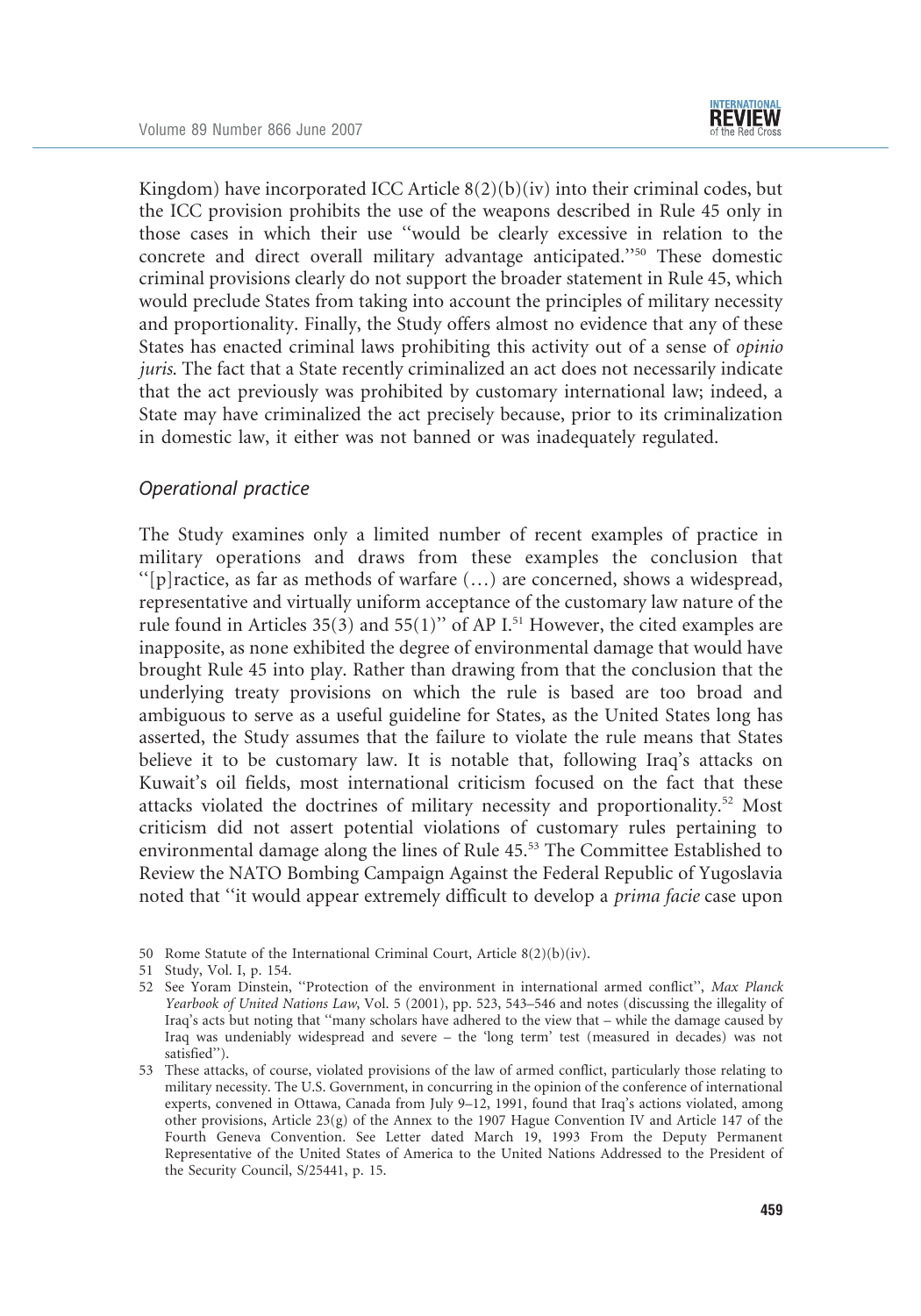the basis of these provisions [of AP I], even assuming they were applicable.''54 It may be the case that Rule 45 as drafted, like the treaty provisions on which it is based, sets such a limited and imprecise boundary on action as not to function as a rule at all.

#### Non-international armed conflicts

For all of the reasons that the Study fails to offer sufficient evidence that the provision in Rule 45 is a customary rule in international armed conflict, the Study fails to make an adequate case that the rule is customary international law applicable to non-international armed conflicts. (The Study itself acknowledges that the case that Rule 45 would apply in non-international conflicts is weaker.<sup>55</sup>) The fact that a proposal by Australia to include a provision like Article 35(3) in AP II failed further undercuts the idea that Rule 45 represents a rule of customary international law in non-international armed conflicts.<sup>56</sup>

#### **Summary**

States have many reasons to condemn environmental destruction, and many reasons to take environmental considerations into account when determining which military objectives to pursue. For the reasons stated, however, the Study has offered insufficient support for the conclusion that Rule 45 is a rule of customary international law with regard to conventional or nuclear weapons, in either international or non-international armed conflict.

# Rule 78: ''The anti-personnel use of bullets which explode within the human body is prohibited.''

Although anti-personnel bullets designed specifically to explode within the human body clearly are illegal, and although weapons, including exploding bullets, may not be used to inflict unnecessary suffering, Rule 78, as written, indicates a broader and less well-defined prohibition. The rule itself suffers from at least two problems. First, it fails to define which weapons are covered by the phrase ''bullets which explode within the human body.'' To the extent that the Study intends the rule to cover bullets that could, under some circumstances, explode in the human body (but were not designed to do so), State practice and the ICRC's Commentary on the 1977 Additional Protocol reflect that States have not accepted that broad prohibition. Second, there are two types of exploding bullets. The first is a projectile designed to explode in the human body, which the United States agrees would be prohibited. The second is a high-explosive projectile designed primarily

<sup>54</sup> Final Report to the Prosecutor by the Committee Established to Review the NATO Bombing Campaign Against the Federal Republic of Yugoslavia (June 13, 2000), para. 15.

<sup>55</sup> Study, Vol. I, pp. 156–157.

<sup>56</sup> Study, Vol. II, pp. 877–878, para. 150.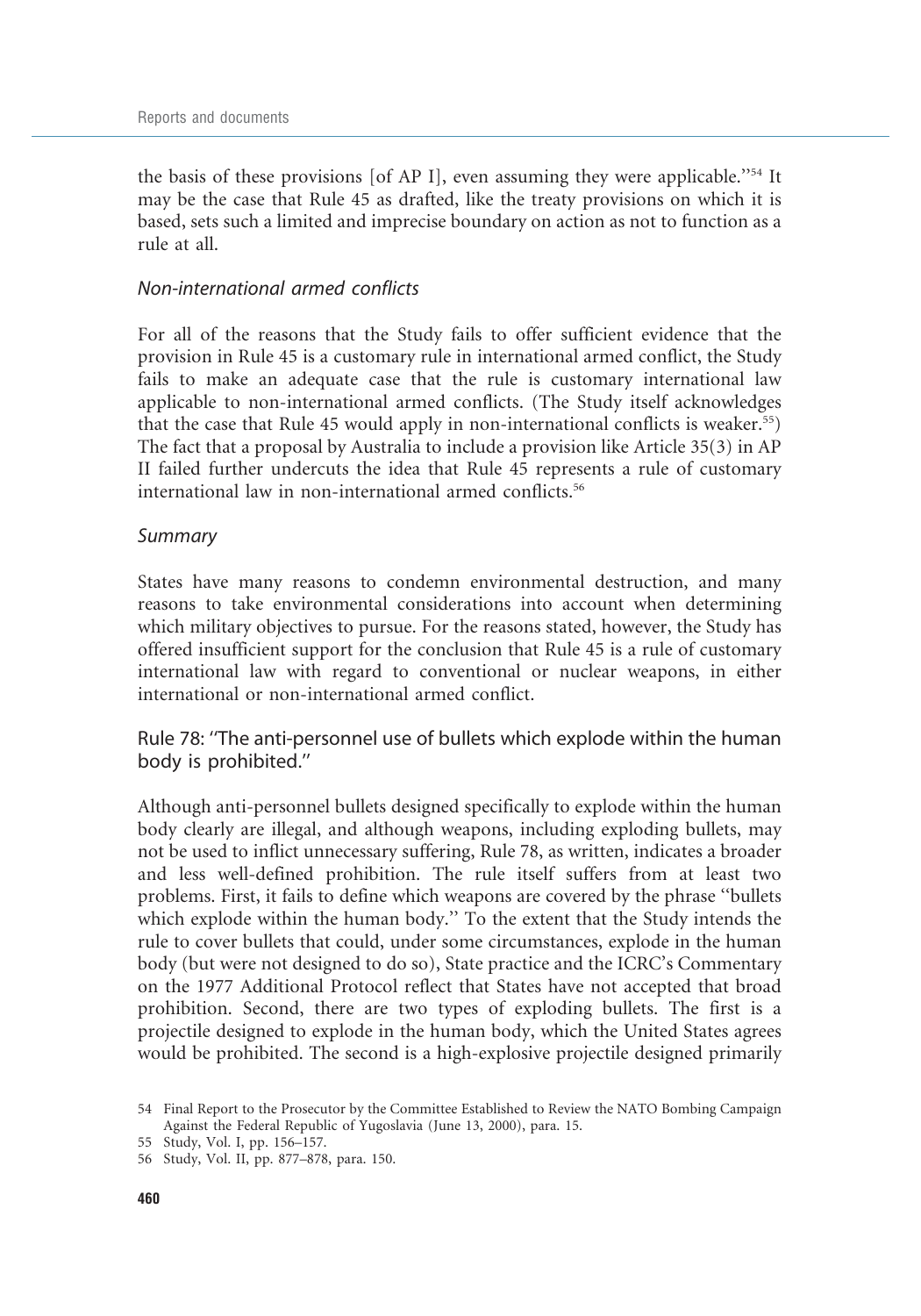for anti-matériel purposes (not designed to explode in the human body), which may be employed for anti-matériel and anti-personnel purposes. Rule 78 fails to distinguish between the two. If, as the language suggests, the Study is asserting that there is a customary international law prohibition on the anti-personnel use of anti-matérial exploding bullets, the Study has disregarded key State practice in this area. Third, the Study extrapolates the rule to non-international conflicts without a basis for doing so.

#### Bullets covered

With regard to which weapons are covered by the phrase ''bullets which explode within the human body," the language in Rule 78 appears to use an effects-based test, and in doing so fails to distinguish between projectiles that almost always detonate within the human body, including those specifically designed to do so; projectiles that foreseeably could detonate within the human body in their normal use; and projectiles that in isolated or rare instances outside their normal use might detonate within the human body. Although there are important practical differences among these types of munitions – and, more generally, between munitions designed to explode within the human body and those designed for other, lawful purposes – the language of the rule suggests that the Study considers all three categories in applying this effects-based test to be illegal. If so, there is no evidence that States have accepted this standard; if States have accepted a rule in this area, it is only with regard to the first category of projectiles – those designed to explode within the human body. Indeed, the Study concedes, ''The military manuals or statements of several States consider only the anti-personnel use of such projectiles to be prohibited or only if they are designed to explode upon impact with the human body."<sup>57</sup> The Study, however, ignores the significance of design in its formulation of Rule 78.58

The ICRC put forward an effects-based standard at the Second CCW Review Conference in 2001, in proposing that CCW States Parties consider negotiating a protocol that would prohibit the anti-personnel use of bullets that explode within the human body. Although the Study notes the ICRC's own submission to the Review Conference,<sup>59</sup> it fails to note that States Parties did not choose to pursue a protocol or other instrument on this issue. The ICRC proffered this same standard in the now-withdrawn ''superfluous injury or unnecessary suffering" ("SIrUS") project. Because of its use of this "effects-based" (rather than design-based) standard, the Study's commentary also brings into the discussion certain weapons that we do not consider to fall within the category of bullets that explode within the human body. The statement in the commentary to Rule 78 that

<sup>57</sup> Study, Vol. I, p. 273.

<sup>58</sup> Germany's military manual recognizes a prohibition on those exploding bullets ''which can disable only the individual directly concerned but not any other persons.'' (Emphasis added.) Study, Vol. II, p. 1788, para. 13. A U.S. legal review states that ''an exploding projectile designed exclusively for antipersonnel use would be prohibited, as there is no military purpose for it.'' (Emphasis added.) Ibid., p. 1791, para. 35.

<sup>59</sup> Ibid., p. 1794, para. 47.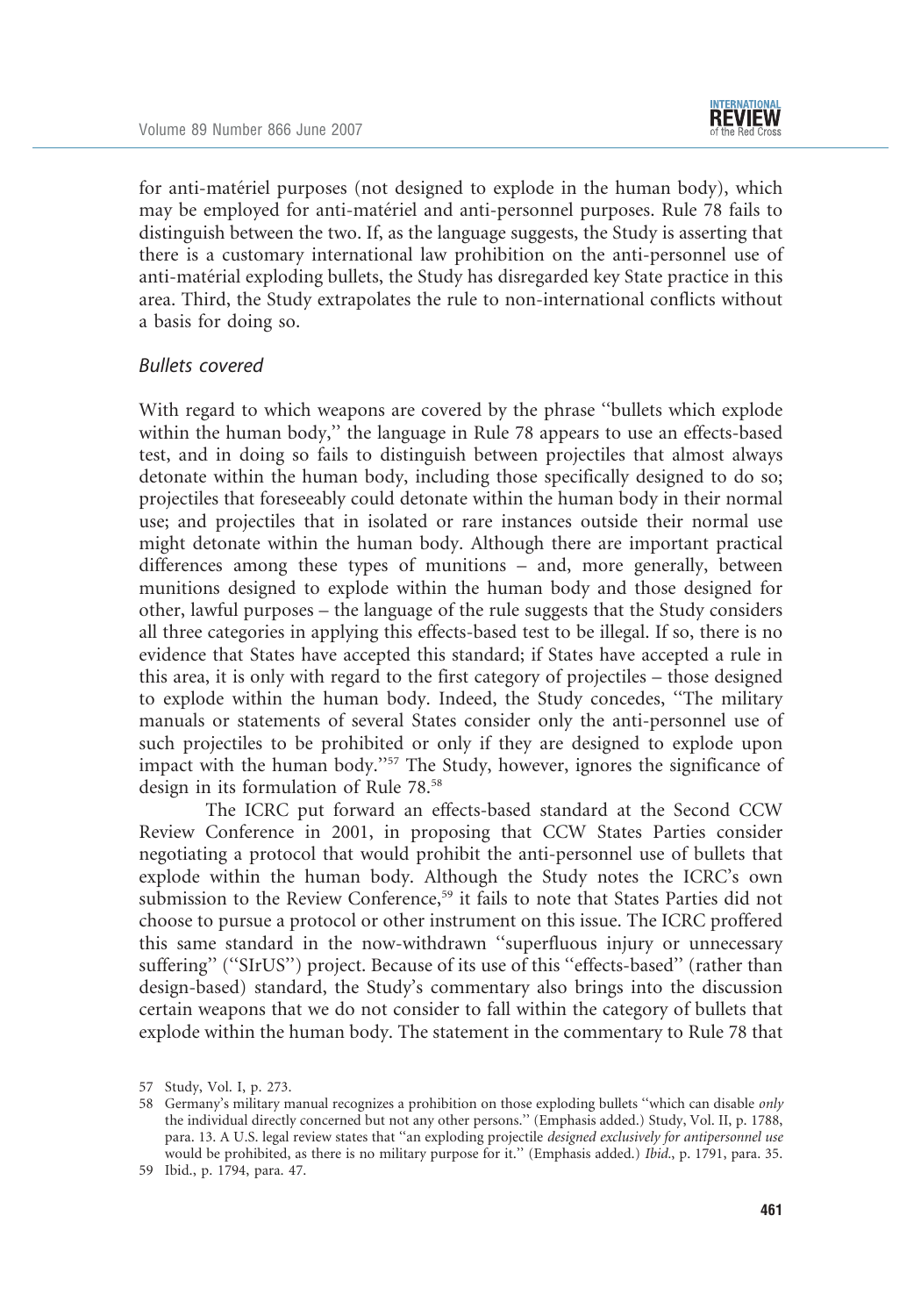''certain 12.7mm bullets exploded in human tissue stimulant'' appears to be an effort to include in the category of bullets that explode within the human body the 12.7mm Raufoss multi-purpose ammunition.<sup>60</sup> The Study's statement refers to a 1998 ICRC test that subsequently proved flawed in its methodology, results, and conclusions in a 1999 re-test at Thun, Switzerland, of which ICRC members were observers.61 The published conclusions of the participants in the re-test did not support the ICRC conclusion that this ammunition should be considered to be the type that explodes in the human body, yet the Study does not mention this 1999 re-test.

#### Uses covered

The rule as written suggests a total ban on all instances in which exploding bullets may be used against personnel, but State practice does not support this. Efforts to restrict the use of exploding bullets date back to the 1868 Declaration Renouncing the Use, in Time of War, of Explosive Projectiles Under 400 Grammes Weight (the "St. Petersburg Declaration").<sup>62</sup> This Declaration banned the use of exploding bullets in international armed conflict between the States Parties. Only seventeen government representatives, however, signed the St. Petersburg Declaration, with two other States, Baden and Brazil, acceding in 1869. Despite the Study's assertion that the St. Petersburg Declaration represented the practice of ''most of the States in existence at that time,''63 it actually represented that of less than half of the States then in existence.<sup>64</sup> Furthermore, only one State has acceded to the St. Petersburg Declaration since 1869.<sup>65</sup>

Since the St. Petersburg Declaration, there has been considerable State practice involving the anti-personnel use of exploding bullets, despite the ICRC's statement that governments have ''adhered'' to the Declaration. Two participants in the ICRC-hosted 1974 Lucerne Meeting of Experts on certain weapons conventional weapons concluded:

> ''At present it is widely held that in view of the development in weapons technology and state practice the St. Petersburg Declaration cannot be interpreted literally, or in any case that it has not as such become declaratory of customary international law (…) [T]he prohibition

<sup>60</sup> Study, Vol. I, p. 273.

<sup>61</sup> In part, the 1998 test was flawed because it was set up in a way that was contrary to the principle that ''in looking at small caliber weaponry, it is necessary to look not just at the bullet but at the entire means of delivery and the context in which the weapon will be used.'' Christopher Greenwood, ''Legal aspects of current regulations.'' Keynote speech at Third International Workshop on Wound Ballistics, Thun, Switzerland, March 28–29, 2001.

<sup>62</sup> American Journal of International Law, Vol. 1, 1907, Supp. pp. 95–96.

<sup>63</sup> Study, Vol. I, p. 272.

<sup>64</sup> Of all the independent States in the Western Hemisphere, only Brazil acceded to the St. Petersburg Declaration. Additionally, none of the African or East Asian States in existence at the time acceded to the Declaration.

<sup>65</sup> Estonia acceded in 1991.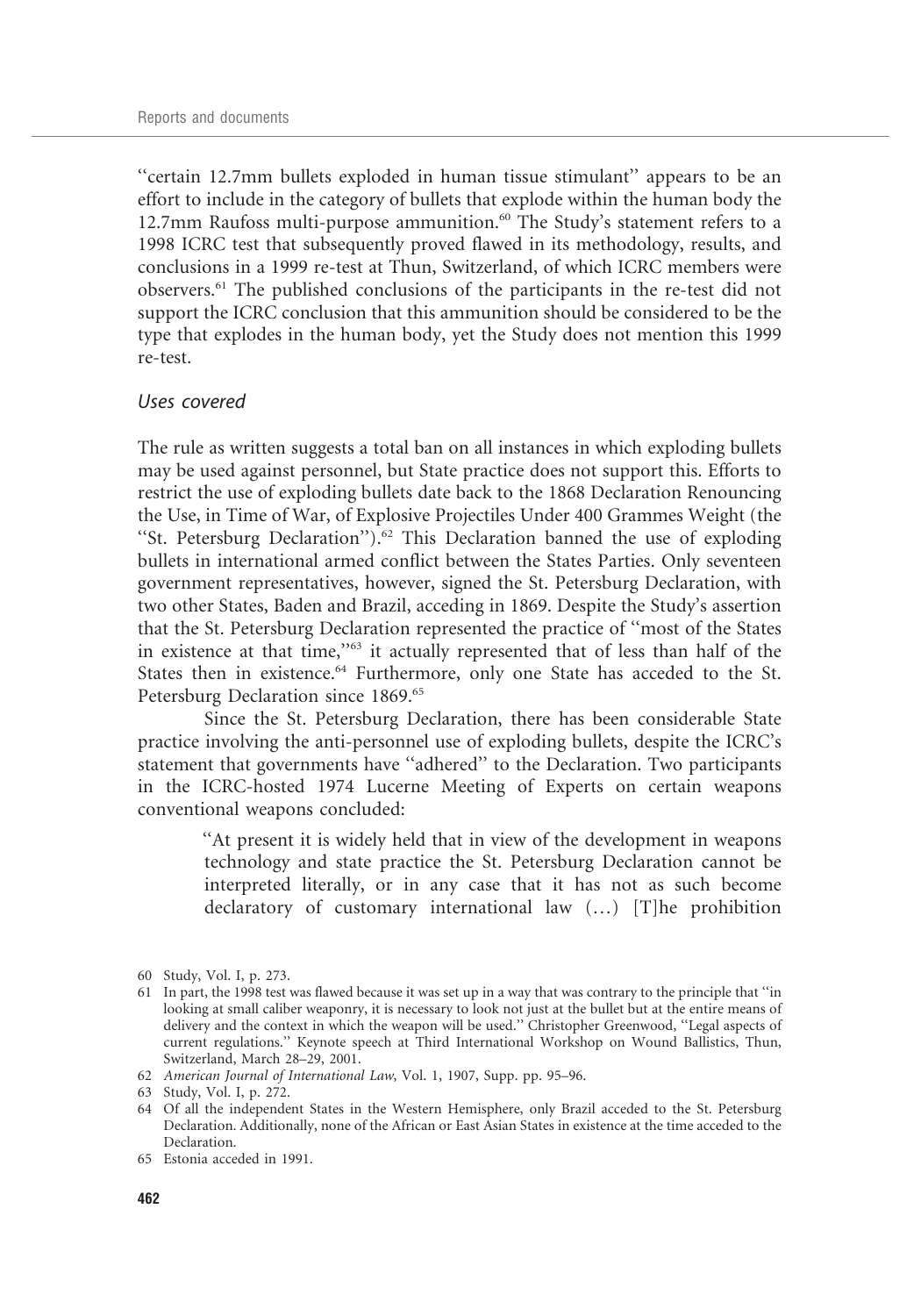

contained in it serves to illustrate the principle prohibiting the causing of unnecessary suffering, at least as it was contemplated in 1868."66

U.S. legal reviews have detailed State practice contrary to the ICRC's statement and consistent with the conclusion contained in the above quotation. The ICRC fails to cite this contrary practice in its summary of those U.S. legal reviews.67 The 1923 Hague Draft Rules of Air Warfare (the ''Air Rules''), which explicitly superseded the St. Petersburg Declaration with regard to explosive projectiles, established an exception to the broad ban on explosive bullets for explosive projectiles used "by or against an aircraft."<sup>68</sup> Although the Study refers to the Air Rules, it does not note that this exception to the total ban on use of exploding bullets permits their use by aircraft without categorical target restrictions, i.e., permits such use for anti-matériel or anti-personnel use. Since States developed the Air Rules, States widely have employed bullets that may detonate on impact with materiel for both anti-matériel and anti-personnel purposes.69 Such ammunition was in common use by all States that participated in World War II, and in conflicts thereafter – including in widespread aircraft strafing of enemy forces, a practice common to every conflict since World War I in which aircraft were employed. The considerable State practice involving the use of such anti-matériel weapons against forces are indications that Rule 78's apparently total prohibition on the anti-personnel use of exploding bullets does not reflect customary international law.

The practice the Study cites does not support a rule banning the use of exploding bullets against personnel in all circumstances. The Study includes in Volume II examples from the military manuals of eleven countries, only six of which contain unqualified bans on exploding bullets;<sup>70</sup> the legislation of six countries, only three of which provide additional support for the rule as stated; $71$ 

- 66 Pertti Joenniemi and Allan Rosas, International Law and the Use of Conventional Weapons, 1975, p. 30.
- 67 Study, Vol. II, p. 1791, para. 35.
- 68 Hague Draft Rules of Air Warfare, American Journal of International Law, Vol. 17, 1923, Supp., pp. 245– 260, Ch. IV, Art. 18.
- 69 The 2000 update of the 1998 U.S. legal review of the 12.7mm Raufoss Multipurpose ammunition, other sections of which are cited by the Study (Study Vol. II, p. 1791, para. 35), lists widespread use of highexplosive or high-explosive-incendiary projectiles weighing less than 400 grams, many of which may have tended to detonate on impact or within the human body. Although the Study cites this review, it does not provide the full picture of the Study's finding in that it omits this compilation of State practice.
- 70 The Study cites military manuals of Australia, Belgium, Canada, France, Germany, Italy, New Zealand, Russia, Spain, the United Kingdom, and the United States. (Study, Vol. II, pp. 1788–1789, paras. 8–20.) Of these, Germany's clearly opposes the rule as written, and France's, Italy's, and the United Kingdom's offer inconclusive support. The U.S. Air Force Pamphlet, also cited for Rule 157, bears a disclaimer that states, ''This pamphlet is for the information and guidance of judge advocates and others particularly concerned with international law requirements applicable during armed conflict. It furnishes references and suggests solutions to a variety of legal problems but it is not directive in nature. As an Air Force pamphlet, it does not promulgate official U.S. Government policy although it does refer to U.S., DoD and Air Force policies.'' The U.S. Air Force Pamphlet therefore cannot be considered a useful example of State practice.
- 71 Legislation of Andorra, Australia, Ecuador, Italy, the Netherlands, and Yugoslavia. Ecuador's legislation bans only the use of exploding bullets by its National Civil Police, and Italy's includes an exception for ''air or anti-air systems''. The Study notes that the 1945 Australian war crimes act prohibited ''exploding bullets.'' Study, Vol. II, p. 1790, paras. 21–26. The Study makes no reference to a 2001 Australian legal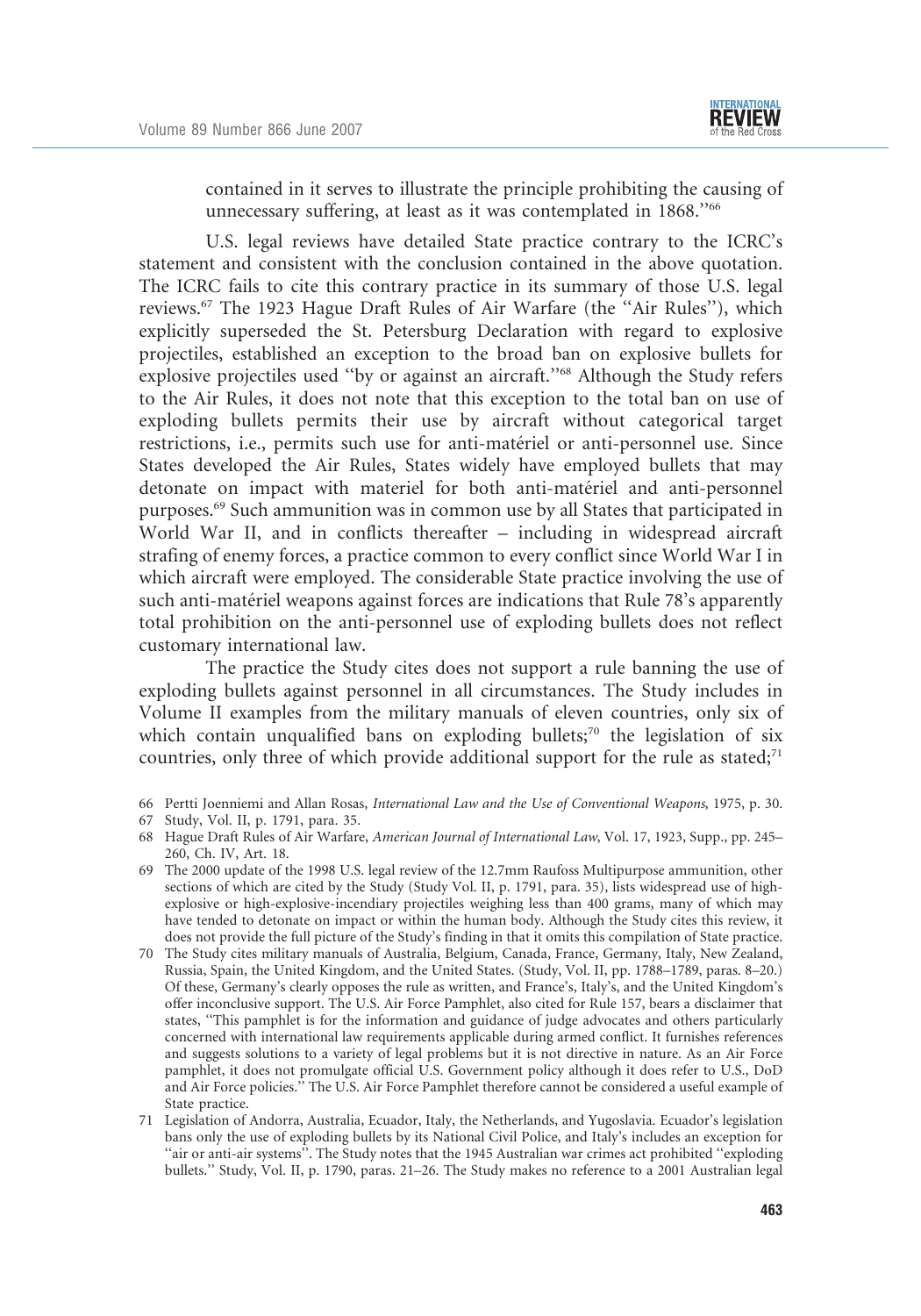statements made by several States at diplomatic conferences, most of which are ambiguous;<sup>72</sup> and the reported operational practice of only two States.<sup>73</sup> Among all these sources, at most two cite customary international law as the legal basis for regulations on the use of exploding bullets.74 Even disregarding the existence of contrary State practice, this body of evidence is insufficient to establish the customary nature of the rule as stated.

The examples of operational practice adduced by the Study are particularly questionable. The Report on the Practice of Indonesia states only that exploding bullets are reported as prohibited in Indonesia, an unconfirmed example of State practice.<sup>75</sup> The Report on the Practice of Jordan states only that Jordan ''does not use, manufacture or stockpile explosive bullets'', but does not state whether it does so out of a sense of legal obligation under customary or treaty law, or whether it simply chooses not to do so due to policy or practical concerns.76 In general, the Study fails to recognize that different militaries have different requirements, and that a State may decide not to use exploding ammunition for military rather than legal reasons.

The only example of actual battlefield behavior cited by the Study in support of Rule 78 is an accusation by the Supreme Command of the Yugoslav People's Army (''JNA'') of the Socialist Federal Republic of Yugoslavia that Slovene forces used exploding bullets.77 It is unclear whether the bullets were used by ground forces against other ground forces, by airplanes against personnel, or in some other way. Most important, due to the use of ellipses in the Study, it is unclear whether the alleged behavior by Slovene forces was criticized as being ''prohibited under international law'' due to the anti-personnel use of exploding bullets per se or, rather, criticized as being used against ''members and their

review of the 12.7mm Raufoss Multipurpose projectile, which concluded that munition was legal. Defense Legal Office, Defense Corporate Support, Australian Ministry of Defense, Memorandum CS 97/ 23/23431 (January 23, 2001), Subject: Legal Review of the 12.7mm Ammunition Produced by NAMMO. The Australian legal review was the subject of a presentation at the ICRC's Expert Meeting on Legal Reviews of Weapons and the SIrUS Project, held at Jongny-sur-Vevey from January 29–31, 2001.

72 Statements made by Brazil and Colombia do not support the assertion that the rule as written is customary, but rather express support for the prohibition of exploding bullets in some context. Study, Vol. II, p. 1790, paras. 28–29. The Study also includes statements by Norway and the UK made at the Second CCW Review Conference (2001) and before the ICJ in the Nuclear Weapons Case (1995), respectively. See Ibid. at p. 1791, para. 32–33 (Norway) and para. 34 (UK). The Norwegian statement to the ICRC reflects Norway's view that one must consider a number of factors, including intended use, when assessing the legality of a weapon; the UK statement appears to be a description of what the St. Petersburg Declaration provides.

- 74 These are the military manuals of Germany and, arguably, the Penal Code of Yugoslavia.
- 75 Study, Vol. II, p. 1791, para. 30.

<sup>73</sup> The Study sets forth only three purported examples of operational practice: the Report on the Practice of Indonesia (Vol. II, p. 1791, para. 30); the Report on the Practice of Jordan (Ibid. at para. 31); and a statement by the Yugoslav Army (Ibid. at p. 1792, para. 37). The Report on Indonesia does not actually appear to evidence operational practice; rather, it simply states what applicable law is in Indonesia.

<sup>76</sup> Ibid., para. 31.

<sup>77 &#</sup>x27;'The authorities and Armed Forces of the Republic of Slovenia are treating JNA as an occupation army; and are in their ruthless assaults on JNA members and their families going as far as to employ means and methods which were not even used by fascist units and which are prohibited under international law (...). They are (...) using explosive bullets." Ibid., p. 1792, para. 37.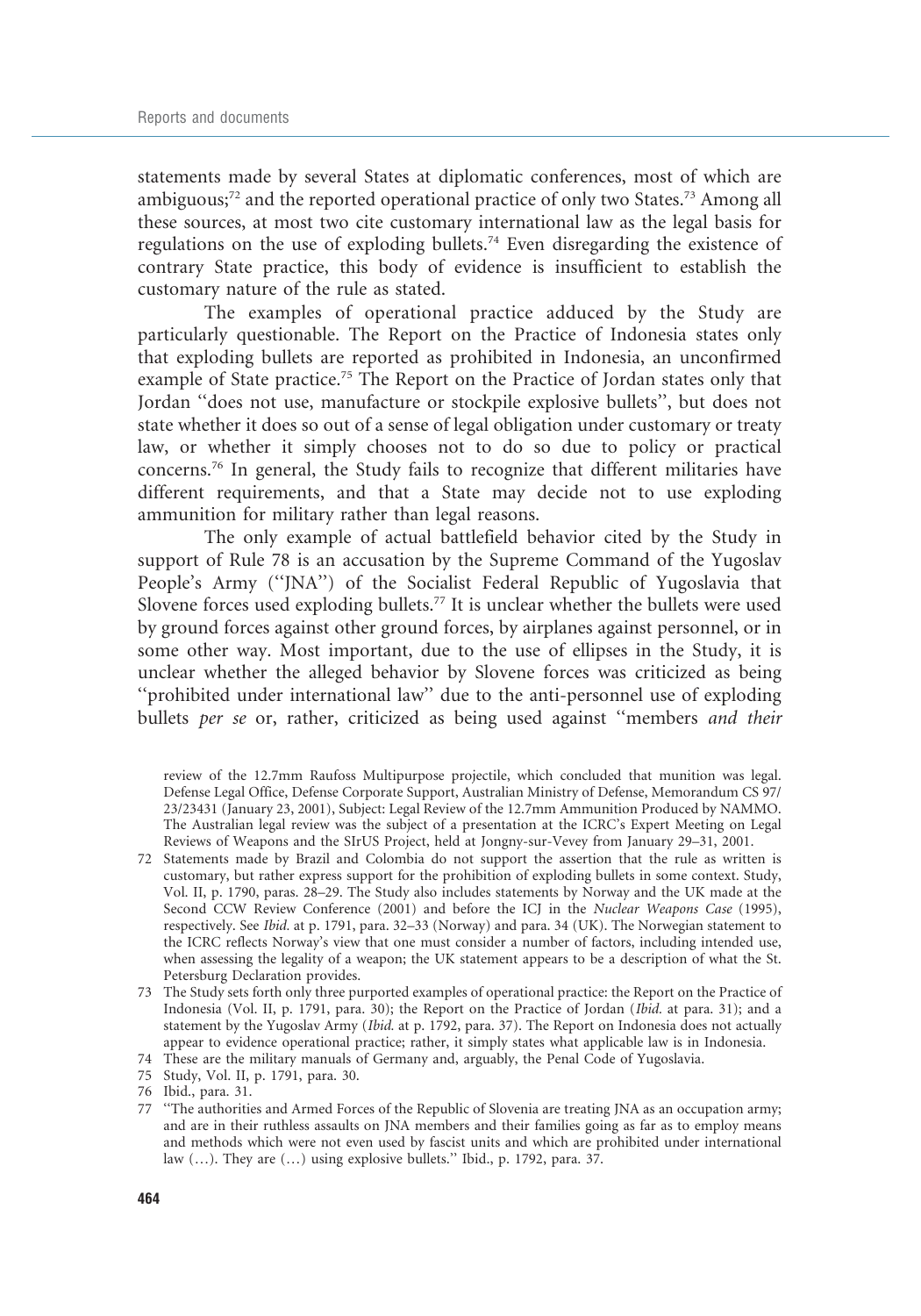

families'' (emphasis added) – allegations that, if true, would state a violation of other tenets of international law. It is thus difficult to determine whether this example supports the broad rule postulated by the Study, or a narrower rule restricting certain anti-personnel uses of exploding bullets.

# Non-international armed conflict

The Study also asserts that Rule 78 is a norm of customary international law applicable in non-international armed conflicts. The Study, however, provides scant evidence to support this assertion. The St. Petersburg Declaration refers only to international armed conflict between States party to the Declaration; the Declaration does not mention internal conflict. In fact, the Study's only evidence of opinio juris in this regard is the failure, in military manuals and legislation cited previously, to distinguish between international and non-international armed conflict. Since governments normally employ, for practical reasons unrelated to legal obligations, the military ammunition available for international armed conflict when engaged in non-international armed conflict, and since there is ample history of the use of exploding bullets in international armed conflict, the Study's claim that there is a customary law prohibition applicable in noninternational armed conflict is not supported by examples of State practice. Furthermore, this analysis fails to account for the military manual of the UK, cited in the Study, which prohibits the use of exploding bullets directed solely at personnel *only* in international armed conflict.<sup>78</sup>

#### **Summary**

Virtually none of the evidence of practice cited in support of Rule 78 represents operational practice; the Study ignores contrary practice; and the Study provides little evidence of relevant opinio juris. The evidence in the Study of restrictions on the use of exploding bullets supports various narrower rules, not the broad, unqualified rule proffered by the Study. Thus, the assertion that Rule 78 represents customary international law applicable in international and non-international armed conflict is not tenable.

Rule 157: ''States have the right to vest universal jurisdiction in their national courts over war crimes.''

Impunity for war criminals is a serious problem that the United States consistently has worked to alleviate. From the Second World War to the more recent crises in the former Yugoslavia and Rwanda, the United States has contributed substantially towards ensuring accountability for war crimes and other international crimes. Efforts to address the problem of accountability have, logically, focused on

78 Ibid., p. 1789, para. 19.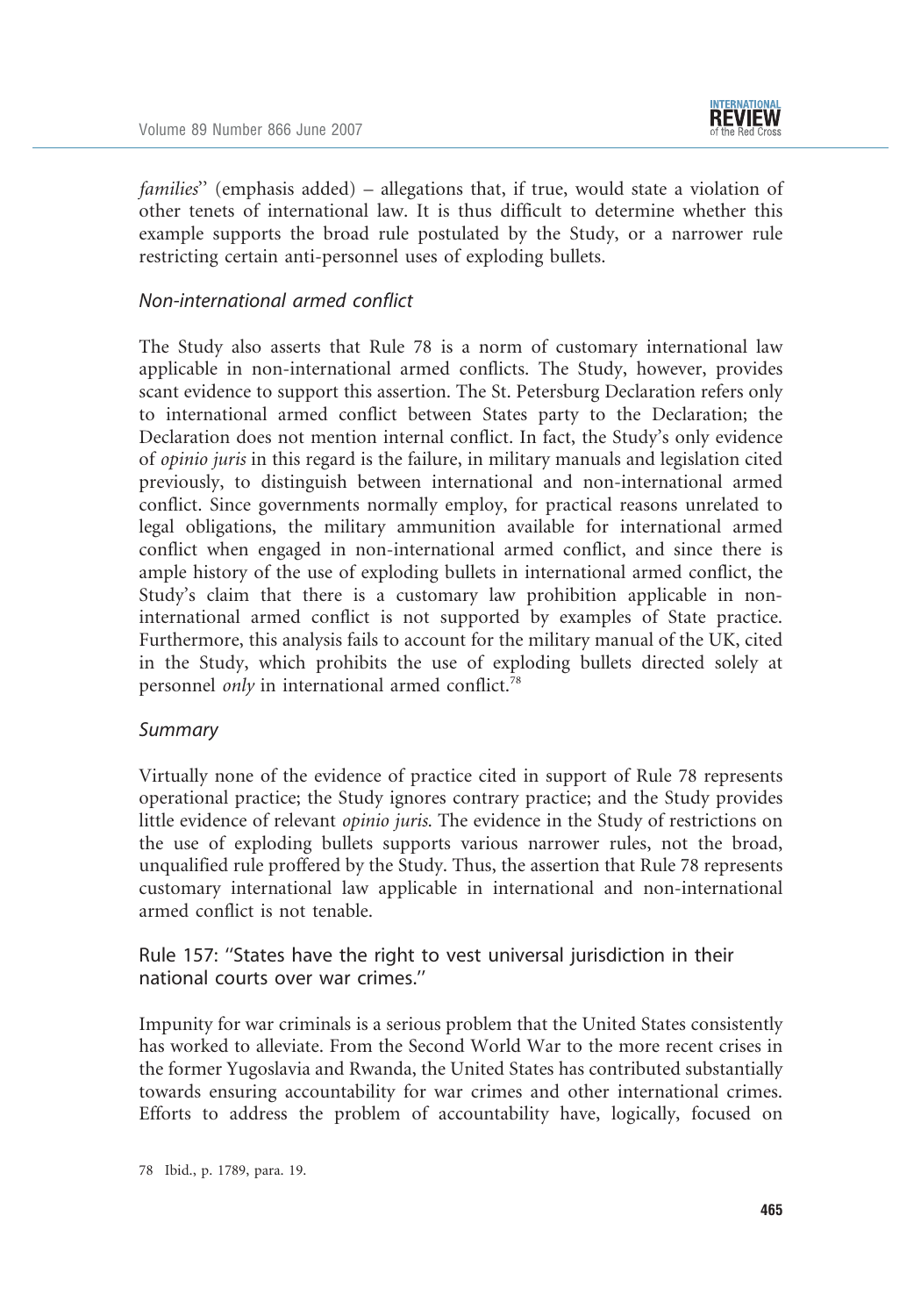ensuring that there are appropriate fora to exercise jurisdiction over the most serious violations of international law.<sup>79</sup> One part of this solution is to ensure that those committing such offenses cannot find safe havens, by requiring States Parties to various treaties to reduce jurisdictional hurdles to their prosecution. For example, Article 146 of the Fourth Geneva Convention requires all States Parties to extradite or prosecute an individual suspected of a grave breach, even when a State lacks a direct connection to the crime. The Study, however, does not offer adequate support for the contention that Rule 157, which is stated much more broadly, represents customary international law.

#### Clarity of the asserted rule

If Rule 157 is meant to further the overall goal of the Study to ''be helpful in reducing the uncertainties and the scope for argument inherent in the concept of customary international law,''80 it must have a determinate meaning. The phrase "war crimes," however, is an amorphous term used in different contexts to mean different things. The Study's own definition of this term, laid out in Rule 156, is unspecific about whether particular acts would fall within the definition. For the purpose of these comments, we assume that the ''war crimes'' referred to in Rule 157 are intended to be those listed in the commentary to Rule 156. These acts include grave breaches of the Geneva Conventions and AP I, other crimes prosecuted as ''war crimes'' after World War II and included in the Rome Statute, serious violations of Common Article 3 of the Geneva Conventions, and several acts deemed ''war crimes'' by ''customary law developed since 1977,'' some of which are included in the Rome Statute and some of which are not.<sup>81</sup>

Assuming this to be the intended scope of the rule, we believe there are at least three errors in the Study's reasoning regarding its status as customary international law. First, the Study fails to acknowledge that most of the national legislation cited in support of the rule uses different definitions of the term ''war crimes,'' making State practice much more diverse than the Study acknowledges. Second, the State practice cited does not actually support the rule's definition of universal jurisdiction. Whereas Rule 157 envisions States claiming jurisdiction over actions with no relation to the State, many of the State laws actually cited invoke the passive or active personality principle, the protective principle, or a territorial connection to the act before that State may assert jurisdiction. Furthermore, the Study cites very little evidence of actual prosecutions of war crimes not connected to the forum State (as opposed to the mere adoption of legislation by the States).82 Third, the Study conflates actions taken pursuant to

<sup>79</sup> The Geneva Conventions and AP I incorporate elements that reflect these efforts.

<sup>80</sup> Study, Vol. I, p. xxix.

<sup>81</sup> Ibid., pp. 574–603.

<sup>82 &#</sup>x27;'[I]t should be stressed that custom-generating practice has always consisted of actual acts of physical behavior and not of mere words, which are, at most, only promises of a certain conduct. The frequent confusion seems to result from the fact that verbal acts, such as treaties, resolutions or declaration, are of course also acts of behavior in the broad sense of the term and they may in certain cases also constitute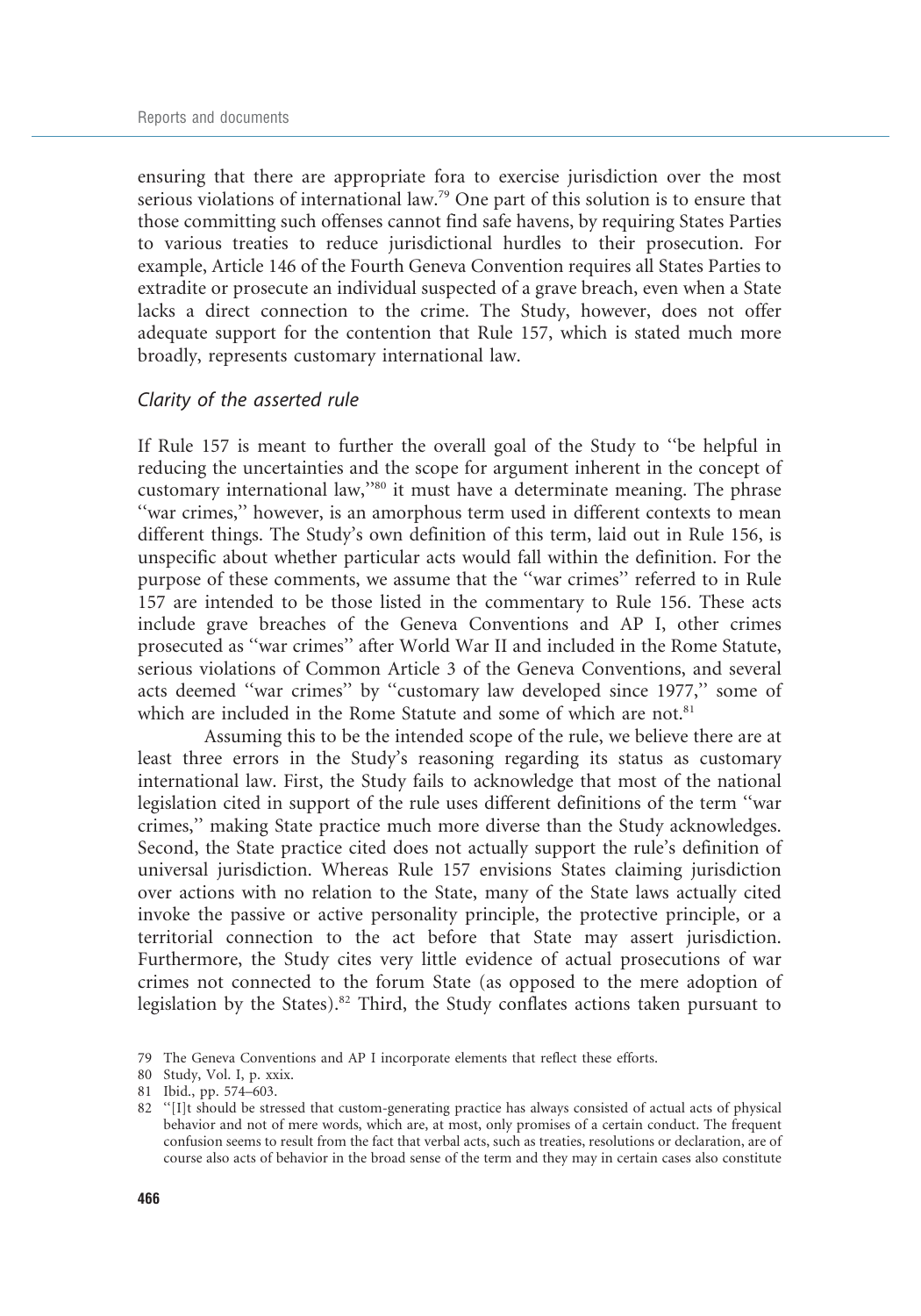

treaty obligations with those taken out of a sense of customary legal obligation under customary international law. These errors undermine the Study's conclusion that Rule 157 constitutes customary international law.

#### Diverse understandings of ''war crimes''

The national legislation cited in the commentary to Rule 157 employs a variety of definitions of ''war crimes,'' only a few of which closely parallel the definition apparently employed by the Study, and none that matches it exactly.<sup>83</sup> Much of the legislation cited does not precisely define ''war crimes'' and therefore cannot be relied on to support the rule. Although the military manuals of Croatia, Hungary, and Switzerland, among others, appear to define ''war crimes'' as ''grave breaches," the lack of specificity leaves the intended meaning ambiguous.<sup>84</sup> Even among the few States that employ a definition of ''war crimes'' similar to that in Rule 156, no State definition mirrors the Study's definition precisely. Canada, for example, includes ''grave breaches'' of the Geneva Conventions and Additional Protocol I, violations of the Hague Convention, violations of ''the customs of war,'' and possibly certain violations of AP II, but, unlike the Study, does not specifically include ''serious violations of Common Article 3 of the Geneva Conventions'' in its definition. Furthermore, the Study does not assert that Canada's conception of ''violations of the customs of war'' matches that of the Study.85 It is therefore evident, simply by the diversity of definitions of ''war crimes'' employed by various States, that State practice does not support the contention that States, as a matter of customary international law, have the right to vest universal jurisdiction in their national courts over the full set of actions defined by the Study as ''war crimes.''

#### Exercise of universal jurisdiction over only limited acts

Although the Study cites legislation from more than twenty States that supposedly demonstrates the customary nature of Rule 157, not one State claims jurisdiction

custom-generating practice, but only as regards the custom of making such verbal acts, not the conduct postulated in them.'' K. Wolfke, ''Some persistent controversies regarding customary international law'', Netherlands Yearbookof International Law, Vol. 24, 1993, p. 1.

M. Cherif Bassiouni has discussed the limited practice of States invoking universal jurisdiction to prosecute various international crimes. He notes, ''No country has universal jurisdiction for all these crimes [genocide, war crimes, crimes against humanity, piracy, slavery, torture, and apartheid]. It is therefore difficult to say anything more than universal jurisdiction exists sparsely in the practice of states and is prosecuted in only a limited way.'' M. Cherif Bassiouni, ''Universal jurisdiction for international crimes: Historical perspectives and contemporary practice", Virginia Journal of International Law, No. 42, 2001, pp. 81, 136 n.195.

<sup>83</sup> Study, Vol. II, pp. 3894–3912, paras. 163–245.

<sup>84</sup> Ibid., p. 3858, para. 22 (Croatia), p. 3859, para. 28 (Hungary), and p. 3861, para. 38 (Switzerland). The Study also includes a number of citations to State laws and manuals that do not include law of war offenses, but rather refer to provisions such as ''other punishable acts against human rights'' (Costa Rica, p. 3899, para. 182); ''crimes against humanity, human dignity or collective health or prosecutable under international treaties'' (Cuba, p. 3899, para. 184); and the substance of Articles 64 and 66 of GC IV related to the trial of civilians in occupied territory (Argentina, p. 3894, para. 163).

<sup>85</sup> Ibid., p. 3858, para. 20; see also Ibid., p. 3864–3865, paras. 51–52.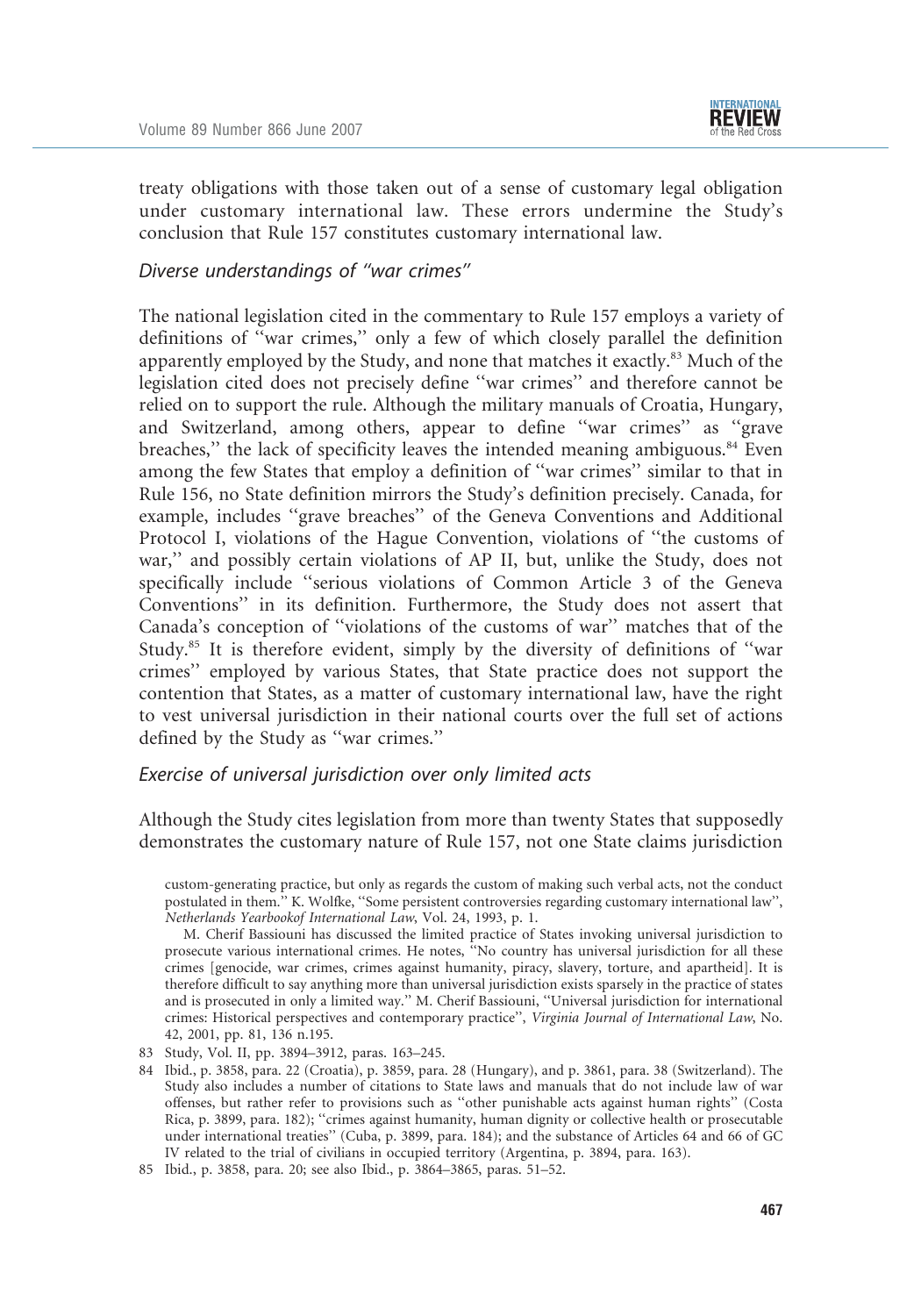over all the acts cited in Rule 156 as ''war crimes'' in the absence of a State connection to the act, whether it be territorial or based on the active personality, passive personality, or protective principles.<sup>86</sup> The domestic legislation of a number of States, including Australia, Belgium, Colombia, Cyprus, and Zimbabwe, only asserts universal jurisdiction over grave breaches of the Geneva Conventions and AP I.<sup>87</sup> Other domestic legislation is focused even more narrowly: the legislation of Barbados, Botswana, Singapore, and Uganda, for instance, only asserts universal jurisdiction over grave breaches of the Geneva Conventions.88 Further, many of the military manuals cited (including those of Belgium, France, South Africa, Spain, Sweden, and Switzerland) only refer to universal jurisdiction in the context of ''grave breaches,'' not ''war crimes'' more generally.<sup>89</sup>

#### Lack of ''pure'' universal jurisdiction

Additionally, several of the examples of State practice in the Study are not evidence of States vesting pure universal jurisdiction in their national courts over a set of offenses. Bangladesh's relevant criminal legislation, for instance, only grants jurisdiction over acts occurring in Bangladesh.<sup>90</sup> The Netherlands' military manual states that its law ''has not entirely incorporated the principle of universality (…). It requires that the Netherlands be involved in an armed conflict.''91 Other States provide for universal jurisdiction only for a subset of acts within their various definitions of ''war crimes.'' France vests universal jurisdiction in its courts over serious violations of international humanitarian law only in cooperation with the International Criminal Tribunals for the Former Yugoslavia and for Rwanda, and relies on the territoriality, active, and passive personality principles for all other war crimes.<sup>92</sup> Likewise, Australia vests universal jurisdiction in its national courts over ''grave breaches'' of the Geneva Conventions and Additional Protocol I, but requires active personality in order to exercise jurisdiction over other war crimes.<sup>93</sup> Finally, the Study cites several law of war treaties that do not actually illustrate cases in which States Parties agreed to establish universal jurisdiction. For instance, Amended Protocol II to the CCW and the 1997 Ottawa Convention contemplate a territorial link between the State Party and the wrongful act.<sup>94</sup>

92 Ibid., pp. 3900–3901, paras. 192–195.

<sup>86</sup> See Study, Vol. I, p. 604 n. 194 (listing States). This discussion is not intended to suggest that the U.S. Government believes that the Study has shown conclusively the customary nature of Rule 156.

<sup>87</sup> Study, Vol. II, p. 3895, para. 166 (Australia); p. 3896, para. 172 (Belgium); p. 3898, para. 180 (Colombia); p. 3899, paras. 185–186 (Cyprus); p. 3912, para. 245 (Zimbabwe).

<sup>88</sup> Ibid., p. 3896, paras. 170 (Barbados) and 174 (Botswana); p. 3908, para. 227 (Singapore); p. 3910, para. 236 (Uganda).

<sup>89</sup> Ibid., p. 3888, para. 145 (Belgium); p. 3889, para. 148 (France); p. 3890, para. 153 (South Africa); p. 3890, para. 154 (Spain); pp. 3890–3891, para. 155 (Sweden); p. 3891, para. 156 (Switzerland).

<sup>90</sup> Ibid., pp. 3959–3960, para. 397.

<sup>91</sup> Ibid., p. 3889, para. 150.

<sup>93</sup> Ibid., pp. 3894–3895, paras. 165–166.

<sup>94</sup> Ibid., p. 3885, paras. 132–133.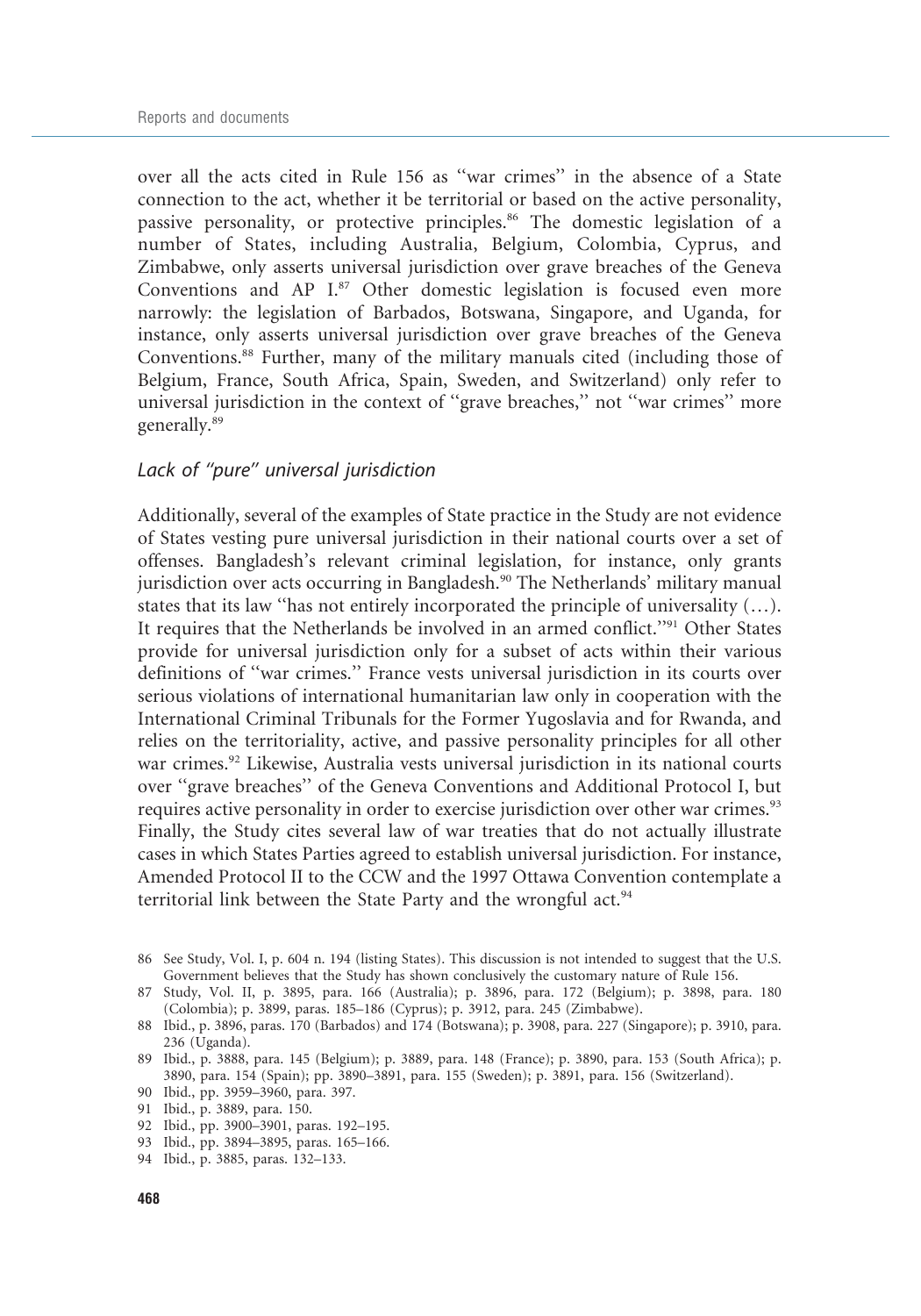

# Limited practice of prosecutions

Furthermore, although the Study lists more than twenty States that have enacted or have drafted legislation apparently vesting universal jurisdiction in their national courts over ''war crimes,'' the Study cites a mere nineteen instances in which State courts supposedly have exercised universal jurisdiction over ''war crimes.''95 Of these nineteen, two are not relevant because the defendants were not accused of ''war crimes,'' but of either genocide or genocide and crimes against humanity, respectively.<sup>96</sup> In another case cited in the Study, the government of Australia claimed jurisdiction based on the protective principle of national interest; the court based its decision on the plain language of a criminal statute and explicitly rejected the need to consider whether universal jurisdiction was applicable.97 Additionally, in one Dutch case, the victims of the war crimes were Dutch citizens; consequently, the Dutch court based its jurisdiction on the passive personality principle, not on the basis of universal jurisdiction.<sup>98</sup>

If one puts these four inapposite cases aside, the remaining fifteen cases cited by the Study offer only weak evidence in support of Rule 157. In six of these cases, States explicitly claimed jurisdiction based not on customary rights but on rights and obligations conferred in treaties, primarily under Article 146 of the Fourth Geneva Convention.<sup>99</sup> The nine cases in which States claimed jurisdiction

- 95 Although Volume II of the Study contains references to twenty-seven cases, the Study does not assert that eight of these cases are examples of States exercising universal jurisdiction over war crimes. For example, the Musema case appears to be a situation in which Switzerland simply determined that dual criminality existed in Switzerland with regard to the offense for which the ICTR sought the defendant.
- 96 The Munyeshyaka case in France and the Demjanjuk case in the United States (which subsequently was overturned on unrelated grounds). In the Demjanjuk case, the Israeli arrest warrant on which the extradition request was based charged that Demjanjuk had operated the gas chambers in Treblinka "with the intention of destroying the Jewish people [i.e., genocide] and to commit crimes against humanity." Demjanjuk v. Petrovsky, 776 F.2d 571, 578 (6<sup>th</sup> Cir. 1985). For the Munyeshyaka case, see Study, Vol. II, p. 3915, para. 253.
- 97 The Polyukhovich case. The majority opinion stated, ''It is enough that Parliament's judgment is that Australia has an interest or concern. It is inconceivable that the court could overrule Parliament's decision on that question. That Australia has such an interest or concern in the subject matter of the legislation here, stemming from Australia's participation in the Second World War, goes virtually without saying (…). It is also unnecessary to deal with the alternative submission that the law is a valid exercise of the power because it facilitates the exercise of universal jurisdiction under international law.'' 91 ILR 13–14 (1991).
- 98 The Rohrig and Others case. "Article 4 of the Decree on Special Criminal Law [that the defendants were charged with violating] was, however, in accordance with international law as being based on the principle of 'passive nationality' or 'protection of national interests.''' 17 ILR 393, 396 (1950).
- 99 See Study, Vol. II, p. 3914, para. 251 (Sarić), pp. 3914-3915, para. 252 (Javor), pp. 3915-3916, para. 254 (Djajić), pp. 3916-3917, para. 255 (Jorgić), p. 3917, para. 256 (Sokolović) and para. 257 (Kusljić). The prosecution in the Sokolović and Kusljić cases successfully argued that crimes committed by the accused (Bosnian nationals) in Bosnia and Herzegovina were part of an international armed conflict, and that obligations under Article 146 of the Geneva Conventions (relating to grave breaches) therefore were applicable. It follows that this arguably strained reliance on the Geneva Conventions denotes a hesitance to claim a right to universal jurisdiction under customary international law. In addition, the German Penal Code permitted its domestic courts to exercise jurisdiction over grave breaches ''if this was provided for in an international treaty binding on Germany''. Thus, the German law explicitly looks to the existence of a treaty permitting the exercise of such jurisdiction, and does not rely on any customary international legal "right."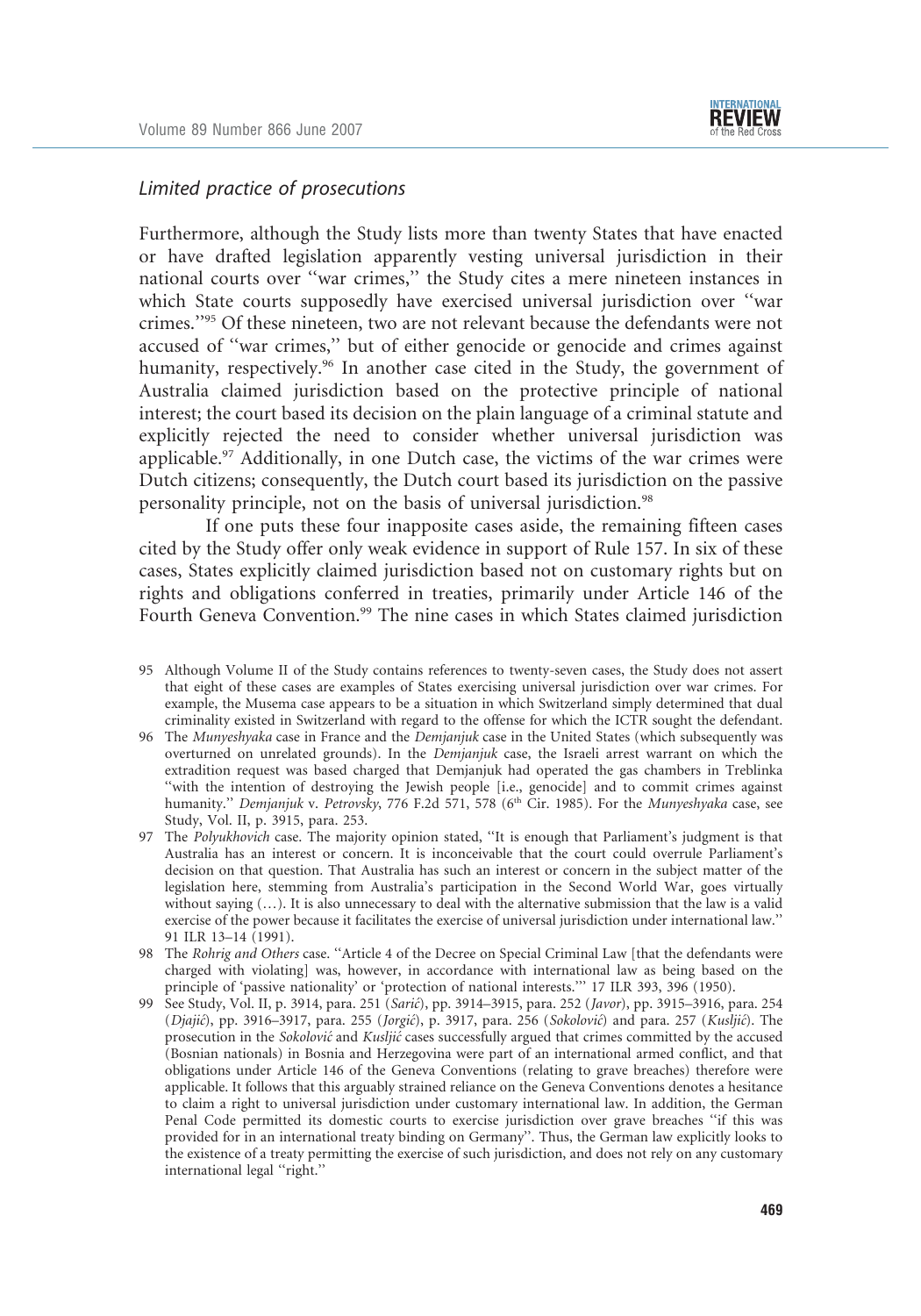based on customary rights come from only six States: Belgium, Canada, Israel, the Netherlands, Switzerland, and the United Kingdom.<sup>100</sup> The practice of six States is very weak evidence of the existence of a norm of customary international law. This body of practice is insufficiently dense to evidence a customary right of States to claim jurisdiction over the broad array of actions listed in rule 156, and is further weakened when one examines the facts of those cases. Indeed, in many of these cases, States were prosecuting acts that had been committed before the Geneva Conventions were adopted, but that ultimately were considered grave breaches in the Conventions.101 Thus, although the prosecuting States were not in a position to rely on their treaty obligations as a basis for their prosecutions, the acts at issue effectively were grave breaches. These cases, therefore, should not be construed as supporting a customary right to claim jurisdiction over most of the acts listed in Rule 156 as ''war crimes'' on the basis of universality.

#### Opinio juris

Finally, and significantly, the Study fails to demonstrate that sufficient opinio juris exists to declare Rule 157 customary international law. National legislation vesting universal jurisdiction over particular acts evidences the view of that State that it has the right to exercise such jurisdiction, but does not indicate whether that view is based on customary law or treaty law.102 Among the evidence cited by the Study, at most nine States express a definitive opinio juris as to the customary nature of the right to vest universal jurisdiction (with the majority of those nine having never exercised this jurisdiction).<sup>103</sup> The majority of States that have adopted legislation make explicit in their laws that universal jurisdiction is based on prerogatives gained through treaties, not through customary international law. For example, the Geneva Conventions Act of Barbados provides that ''a person who commits a grave breach of any of the Geneva Conventions of 1949 (…) may be tried and punished by any court in Barbados that has jurisdiction in respect of

<sup>100</sup> These are, from Belgium: Public Prosecutor v. Higaniro (Four from Butare case) and Public Prosecutor v. Ndombasi, which led to the Case Concerning the Arrest Warrant of 11 April 2000 (I.C.J. Reports 2002, p. 3); from Canada: the Finta case; from Israel: the Eichmann case; from the Netherlands: the Knesevic case and the Ahlbrecht case – the latter of which concerned acts committed in occupied Holland and therefore is not a clear example of the invocation of universal jurisdiction; from Switzerland: the Grabez case and the Niyonteze case; and from the United Kingdom: the Sawoniuk case. For the Ahlbrecht case, see 14 ILR 196 (1947).

<sup>101</sup> In the Finta, Ahlbrecht, Sawioniuk, and Eichmann cases, the only ''war crimes'' of which the defendants were accused would have constituted grave breaches of the Fourth Geneva Convention, including forced deportation and murder of protected persons, if that Convention had been in effect at the time they were committed. See Regina v. Finta, 69 O.R. (2d) 557 (Canadian High Ct. of Justice 1989), 14 ILR 196, 2 Cr App Rep 220 (UK Court of Appeal, Criminal Division 2000), and 36 ILR 5, respectively.

<sup>102</sup> The Geneva Conventions, for instance, require States Parties to ''enact any legislation necessary to provide effective penal sanctions for persons committing, or ordering to be committed, any of the grave breaches of the present Convention defined in the following Article.'' See, e.g., 1949 Fourth Geneva Convention relative to the Protection of Civilian Persons in Time of War, Art. 146.

<sup>103</sup> These States are Australia, Azerbaijan, Bangladesh, Belarus, Belgium, Ecuador, Switzerland, Tajikistan, and possibly New Zealand.